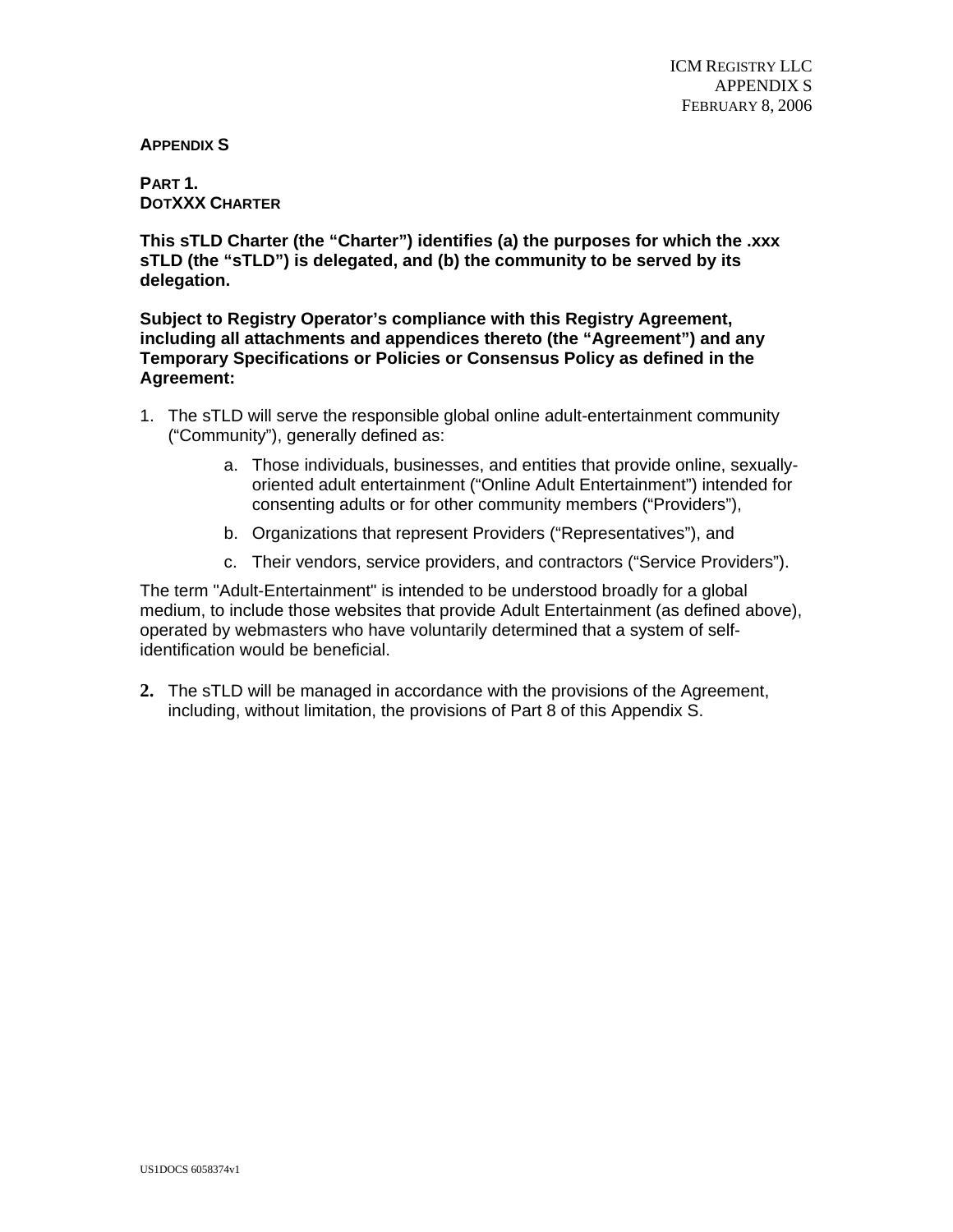# **APPENDIX S**

**PART 2. DELEGATED AUTHORITY**

**Subject to Registry Operator's compliance with this Registry Agreement, including all attachments and appendices thereto (the "Agreement") and any Temporary Specifications or Policies or Consensus Policy as defined in the Agreement, and provided the scope of the Charter is not exceeded:** 

Registry Operator shall have delegated authority to develop policy for the sTLD in the following areas:

#### Product Management

- 1. Establishment of domain naming conventions to be used in the sTLD.
- 2. Functional and performance specifications for Registry Services, other than those specified in Appendix 7 of the Agreement.
- 3. Consistent with any condition under which a Registry Service has been approved, management responsibility for all Registry Services and products, including but not be limited to:
	- a. Variations, modifications, or extensions of Registry Services that do not represent material changes to a previously approved Registry Service.
	- b. Changes to policies and restrictions associated with or necessitated by approved Registry Services as outlined in Clauses 6, 7 and 8 below.
	- c. Pricing.
	- d. Promotions and promotional products, packaging or pricing.
	- e. Branding, naming, or other marketing activity.
	- f. Modification of deployment timelines, rollout plans, and implementation details for approved Registry Services.
	- g. Withdrawal and suspension of all but basic Registry Services (second level registrations); provided, however, that obligations with registrants existing at the time of the withdrawal or suspension are honored.
- 4. Reservation of names to be offered for registration other than on a first-come, firstserved basis and creation of the policies and procedures under which such names may be registered.
- 5. Identification and reservation of names that are not available for second level registrations and as to which third level names will be offered for registration to end users, as well as developing the terms and conditions under which such registrations shall be offered.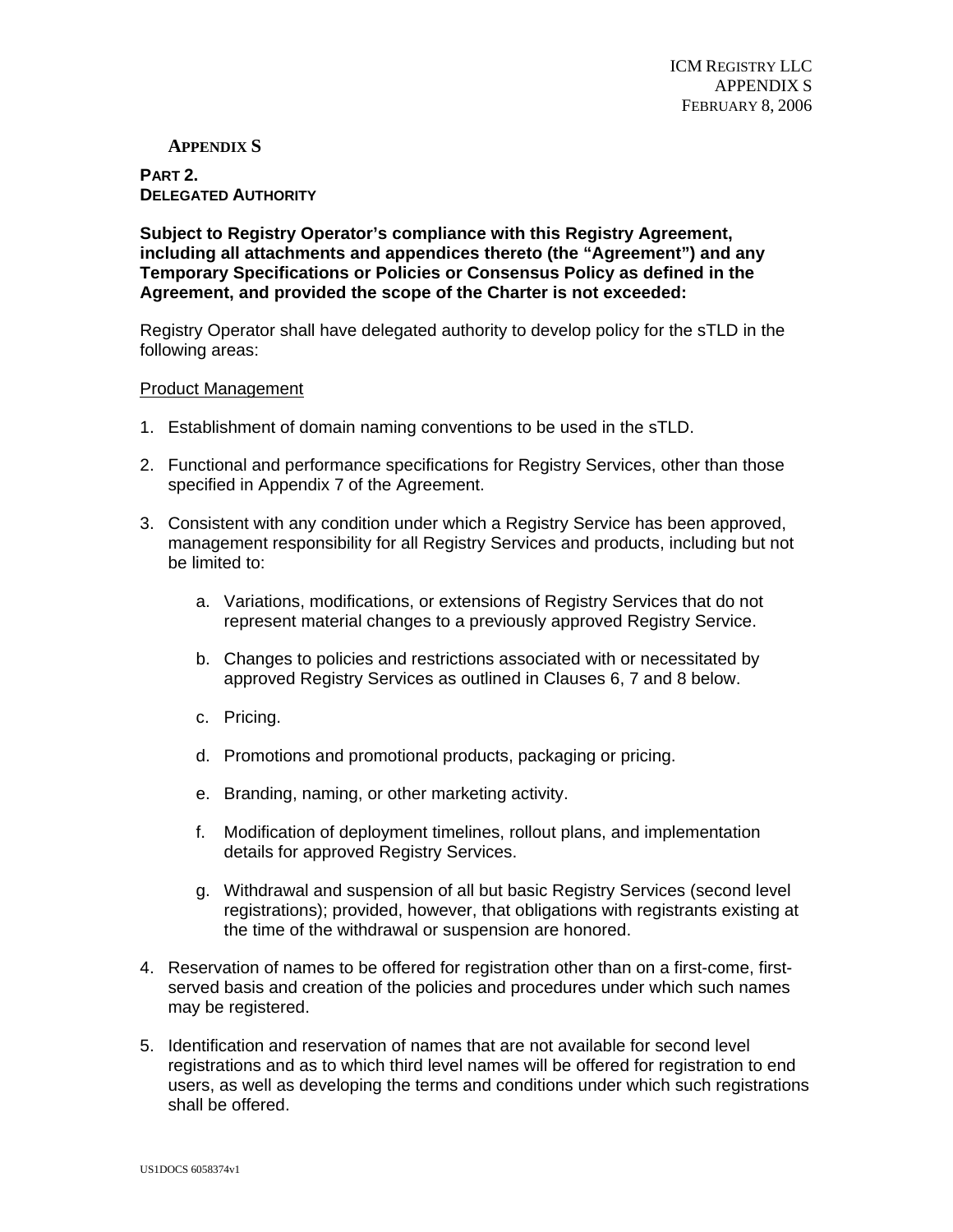### Restrictions on Registration and Policies for Use of Domain Names

- 6. Reservation of names to be withheld from reservation in the sTLD (in addition to those names reserved by ICANN and set forth in a schedule by ICANN).
- 7. Policies regarding eligibility to register a domain name in the sTLD, which need not be uniform for all names within the sTLD.
- 8. Restrictions and policies on how registered names may be used, which need not be uniform for all names within the sTLD, and which may vary, for example, by type, name, or registrant category.
- 9. Establishment of policies applicable to registrants and/or registrars related to information, products, services, end-user addressing, operations, eligibility verification, and registration procedures within the domain, consistent with industry and technology standards and practices.

#### Operational Policy and Performance Management

- 10. Except as specifically set forth in the Agreement, matters related to operation of the registry and the sTLD, including, without limitation:
	- a. Performance of eligibility and name-selection services (ENS) either directly by the Registry Operator or by one or more organizations or individuals to which it delegates the responsibility for performing such services;
	- b. Operational capability decisions, including location, staffing, organization structure, capital expenditure, suppliers and, consistent with ICANN approved policies related to selection and management of ICANN-Accredited Registrars, distribution and promotional channels;
	- c. Other operations-related processes and procedures, including but not be limited to:
		- i. Internal operations of the Registry Operator;
		- ii. Registry/Registrar relations and channel management, including the terms and conditions contained in the registry/registrar agreement;
		- iii. Terms and conditions required to be included in the end-user registration agreement;
		- iv. Articulation and management of the relationship between Registry Operator and IFFOR, and establishing the terms and conditions under which they interact;
		- v. Mechanisms for resolution of disputes between owners of rights in names (such as trademarks) and registrants;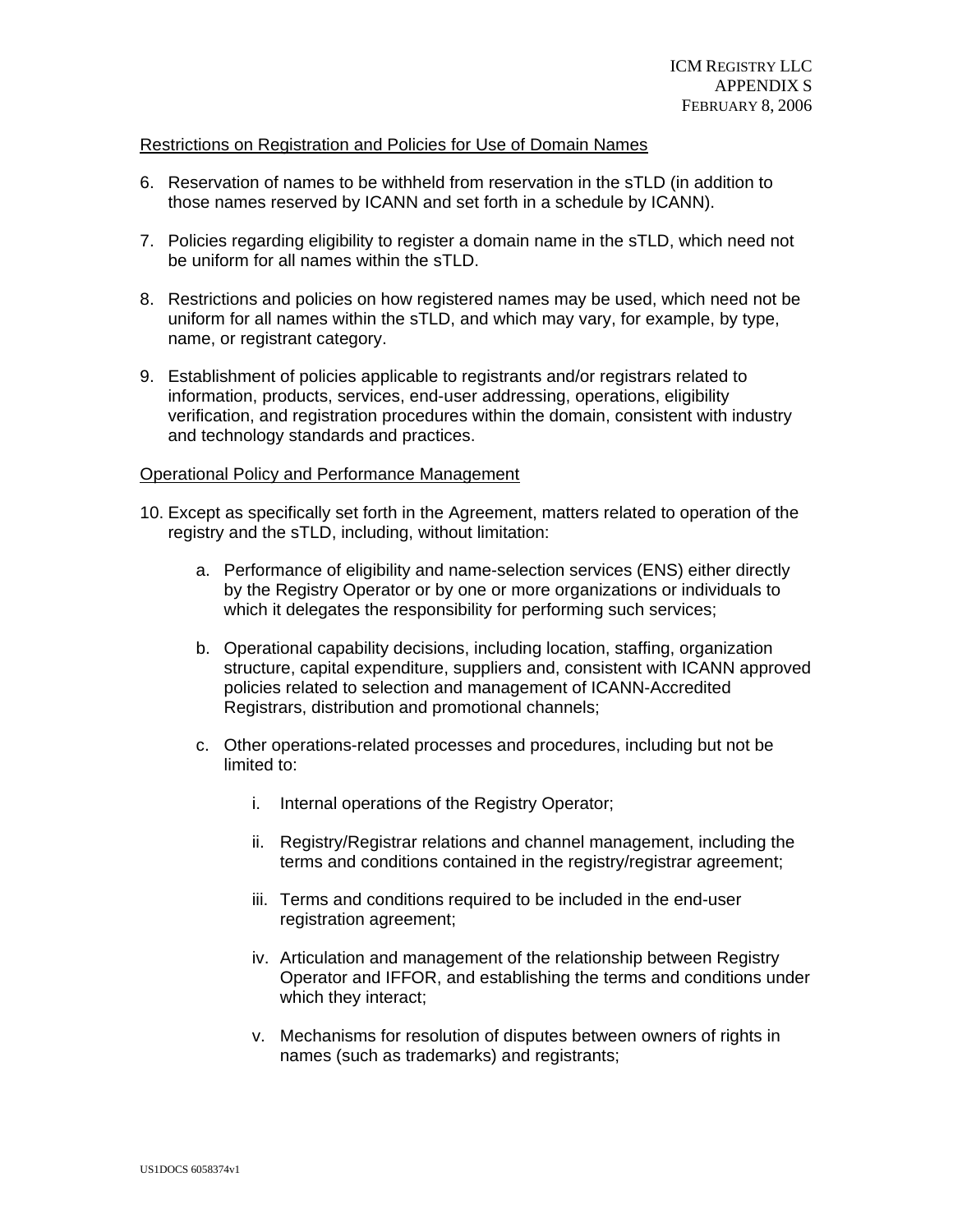- vi. Mechanisms for enforcement of registration restrictions and policies; and
- vii. Provisions for publication of registry and registrar data.

# **Other**

11. Any other policies or practices not inconsistent with the Agreement, ICANN Temporary Specifications and Policies, or Consensus Policy.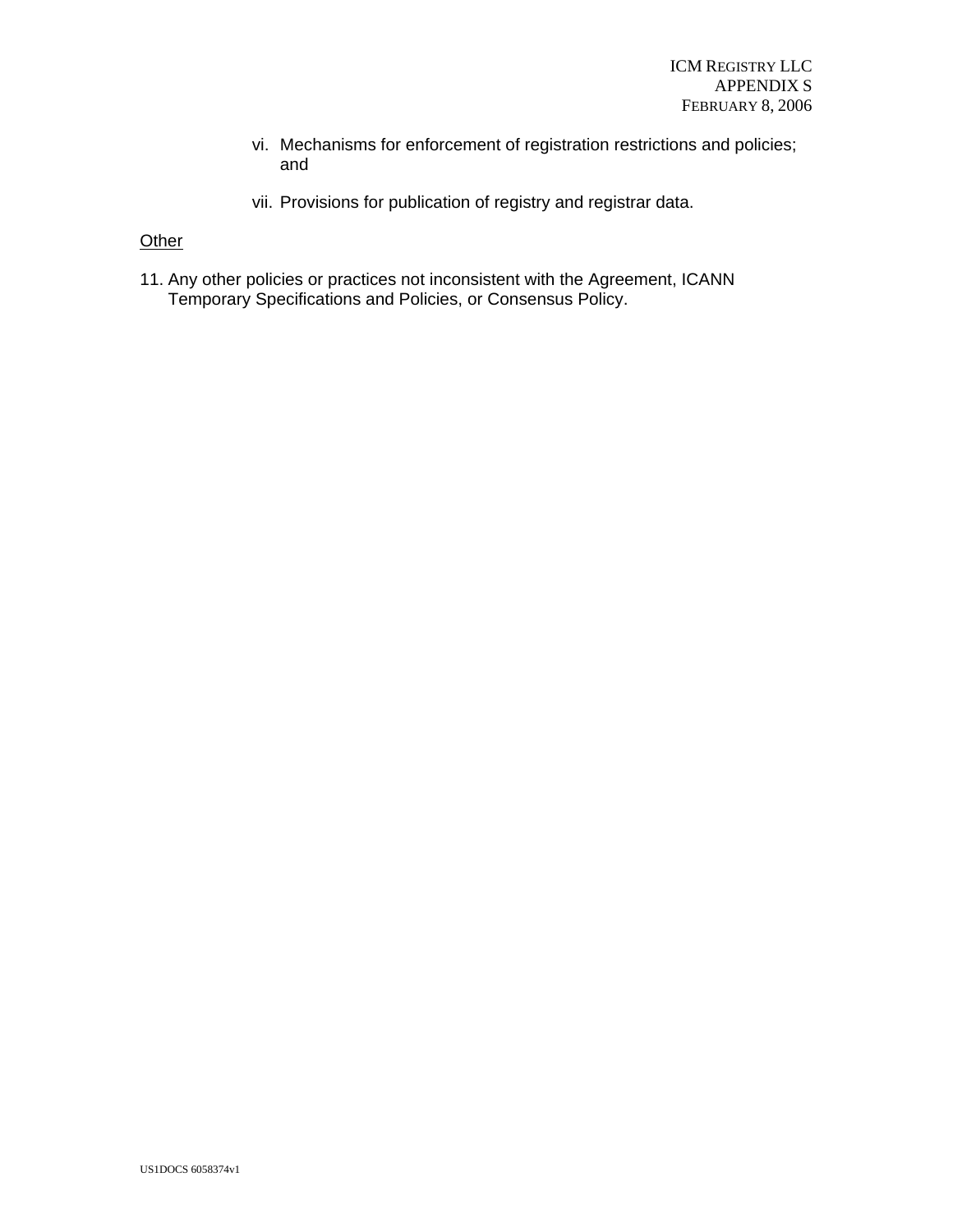## **APPENDIX S**

#### **PART 3. DESCRIPTION OF THE STLD COMMUNITY**

## **Subject to Registry Operator's compliance with this Registry Agreement, including all attachments and appendices thereto (the "Agreement") and any Temporary Specifications or Policies or Consensus Policy as defined in the Agreement, and provided the scope of the Charter is not exceeded:**

The TLD Community will consist of the responsible global online adult-entertainment community ("Community"), generally defined as:

- a. Those individuals, businesses, and entities that provide Adult Entertainment intended for consenting adults or for other community members ("Providers"),
- b. Organizations that represent Providers ("Representatives"), and
- c. Their vendors, service providers, and contractors ("Service Providers").

The term "Adult-Entertainment" is intended to be understood broadly for a global medium, to include those websites that convey Adult Entertainment, operated by webmasters who have voluntarily determined that a system of self-identification would be beneficial.

Interested stakeholders, including individuals and entities concerned about child safety, free expression, and data privacy ("Other Stakeholders") are not part of the sponsored community, but will play an important, formal role in the IFFOR policy development process.

Registry Operator may modify and/or expand the description of the sTLD Community, consistent with the Agreement, to reflect change and development in the provision of online Adult Entertainment.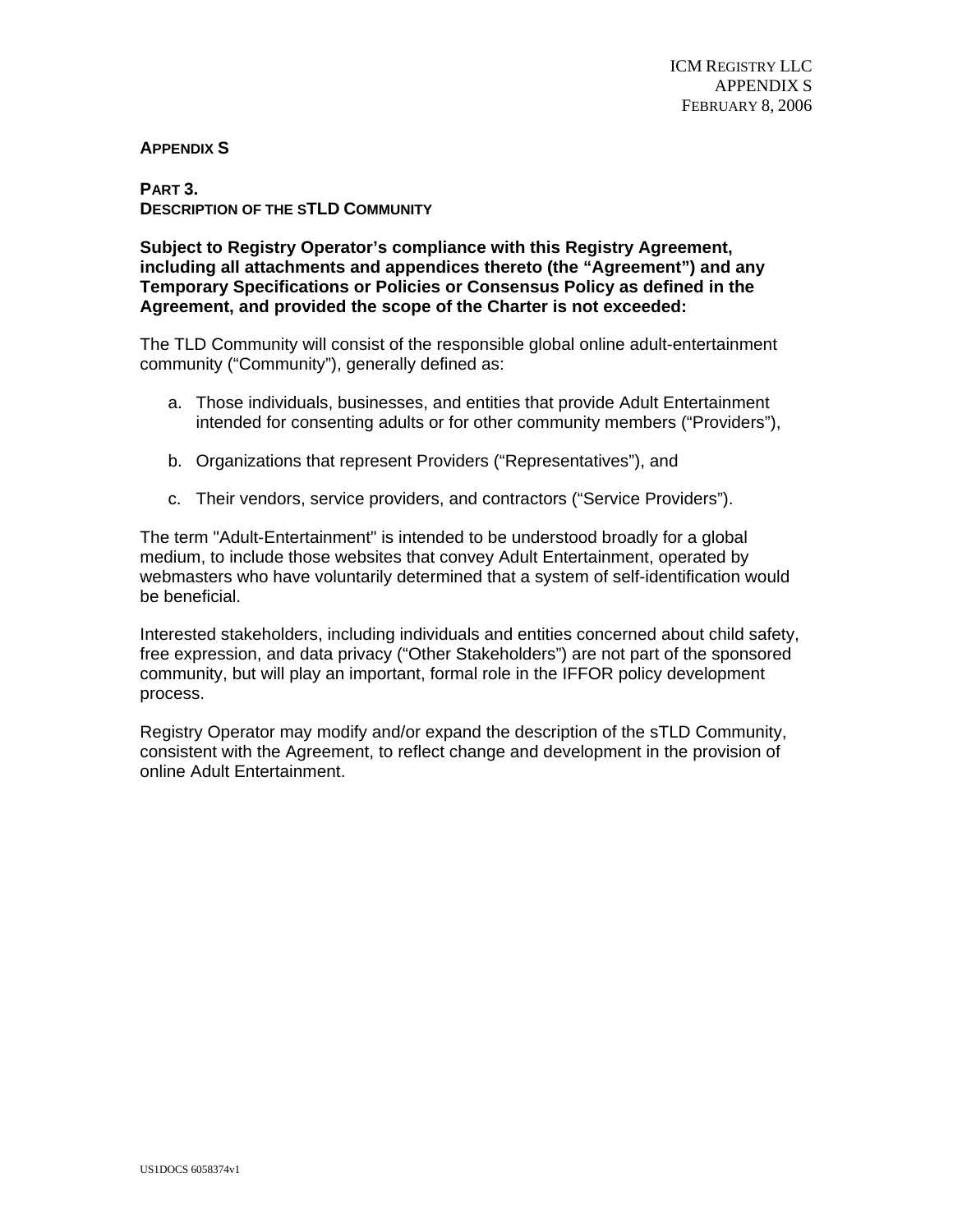# **APPENDIX S**

**PART 4. START-UP PLAN**

**Subject to Registry Operator's compliance with this Registry Agreement, including all attachments and appendices thereto (the "Agreement") and any Temporary Specifications or Policies or Consensus Policy as defined in the Agreement, and provided the scope of the Charter is not exceeded:**

Registry Operator will implement the start-up plan shown in 4.1 below. In doing so, Registry Operator will provide for the introduction of the sTLD in an orderly, transparent and logical way, ensuring competition, fairness and reliability for ICANN Accredited Registrars, registrants the Community and other stakeholders.

| Date                       | Event                                                                                                                                                                       |  |
|----------------------------|-----------------------------------------------------------------------------------------------------------------------------------------------------------------------------|--|
| Date Contract Signed (DCS) | Contract execution by ICANN, Registry<br>$\bullet$<br>Operator<br><b>IFFOR Board creation process begins</b><br>$\bullet$<br>Back end provider contract signed<br>$\bullet$ |  |
|                            | System build begins                                                                                                                                                         |  |
| $DCS + 30$ Days            | Draft ICM/IFFOR Agreement provided to<br><b>ICANN</b>                                                                                                                       |  |
|                            | Procedures for registering .xxx names<br>published                                                                                                                          |  |
|                            | Draft authentication and verification<br>procedures provided to ICANN                                                                                                       |  |
|                            | <b>IFFOR CEO Named</b><br>$\bullet$                                                                                                                                         |  |
|                            | <b>IFFOR Board Named</b><br>$\bullet$                                                                                                                                       |  |
|                            | SO formation coordinators announced                                                                                                                                         |  |
|                            | Industry Reservation materials provided to<br>$\bullet$<br><b>ICANN</b> accredited registrars                                                                               |  |
|                            | Ombuds service in place                                                                                                                                                     |  |
| $DCS + 60$ Days            | Authentication and verification procedures<br>٠<br>published                                                                                                                |  |
|                            | Draft ICM/IFFOR Agreement published<br>٠                                                                                                                                    |  |
|                            | <b>Start Up Trademark Opposition Process</b><br>(STOP) commences                                                                                                            |  |
|                            | <b>IFFOR Board Meets</b><br>$\bullet$                                                                                                                                       |  |
|                            | "Town Hall" meetings - IFFOR Board/CEO to<br>$\bullet$<br>meet with stakeholders groups                                                                                     |  |
|                            | gather policy input<br>$\circ$<br>initiate SO formation<br>$\circ$                                                                                                          |  |

4.1 Start-up Plan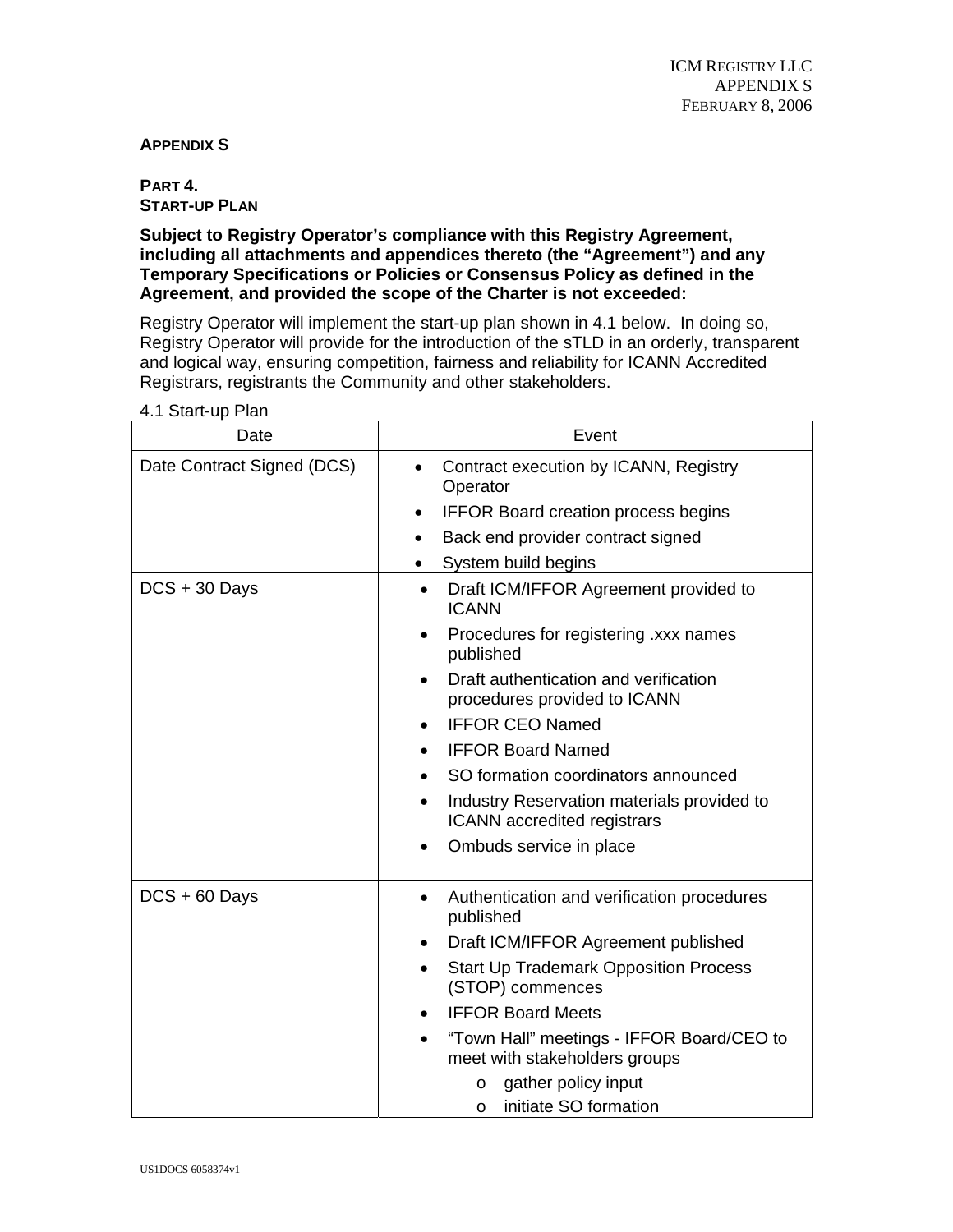|                  | Stakeholders' views statement developed                                                                            |
|------------------|--------------------------------------------------------------------------------------------------------------------|
|                  | Mechanism for Governmental identification of<br>Culturally Significant Names provided to<br><b>ICANN</b>           |
|                  | Country name and geographic designators<br>reserved listprovided to ICANN                                          |
|                  | Policy for Premium Names and names<br>$\bullet$<br>allocated on other than first come/first<br>provided to ICANN   |
|                  | Registrar agreements published and offered                                                                         |
|                  | Pre-launch authentication of registrants begins                                                                    |
| $DCS + 90$ Days  | Progress Report #1 published                                                                                       |
|                  | Publication of Premium Names Policy and<br><b>Country Names and Geographic Designators</b><br>List                 |
|                  | <b>IFFOR Board representative(s) and CEO</b><br>round table with interested GAC members (or<br>next ICANN meeting) |
|                  | Mechanism for Governmental identification of<br>٠<br><b>Culturally Significant Names Provided to GAC</b>           |
|                  | Draft Statement of Initial Registrant<br>Requirements (SIRR) provided to ICANN                                     |
|                  | Stakeholder review of draft SIRR                                                                                   |
|                  | Enhanced UDRP procedures, including<br>$\bullet$<br>abusive registration provisions provided to<br><b>ICANN</b>    |
|                  | System Test (OT&E) begins                                                                                          |
|                  | Registrar integration begins                                                                                       |
| $DCS + 120$ Days | SIRR published                                                                                                     |
|                  | Enhanced UDRP procedures, country name<br>and geographic designator list published                                 |
|                  | Mechanism for Governmental identification of<br><b>Culturally Significant Names published</b>                      |
|                  | IFFOR registration policies announced and<br>published                                                             |
|                  | Registrant agreements (including draft SIRR)<br>published                                                          |
| $DCS + 150$ Days | SIRR adopted by Board<br>$\bullet$                                                                                 |
|                  | <b>System Testing complete</b>                                                                                     |
|                  | STOP ends                                                                                                          |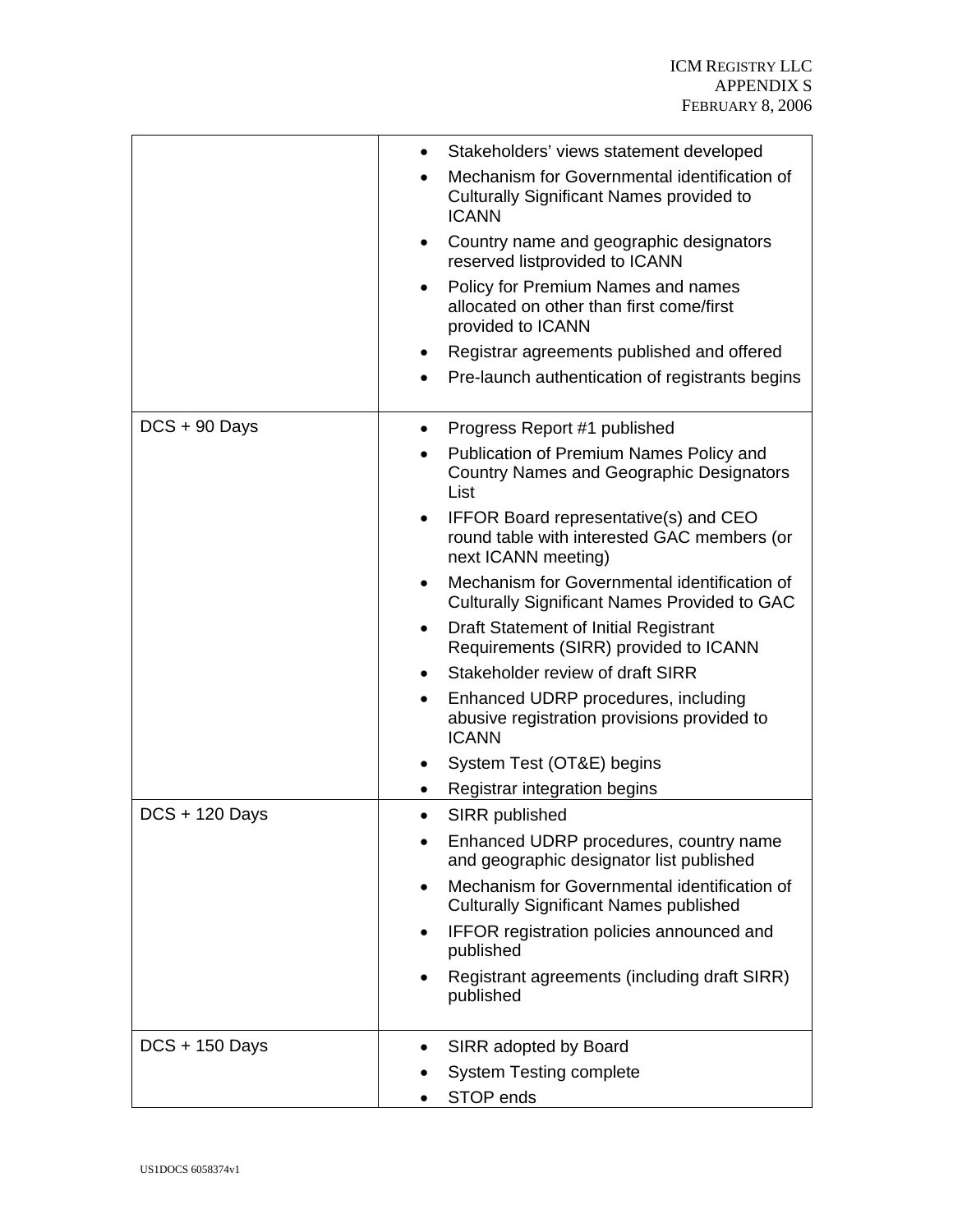|                  | Premium Name Auction/Allocation on other<br>than first come/first served basis begins        |
|------------------|----------------------------------------------------------------------------------------------|
|                  | Contract with 3rd party provider of child<br>pornography monitoring service in place         |
|                  | Contract with 3rd party provider to monitor<br>compliance with labeling obligations in place |
|                  | Limited Launch Registrations begin (60 day<br>window) through ICANN Accredited Registrars    |
|                  | Progress Report #2 published (DCS + 180)                                                     |
| $DCS + 210$ Days | General registration begins through ICANN<br><b>Accredited Registrars</b>                    |
|                  | SO formation completed                                                                       |
| $DCS + 240$ Days | Further product and services launch schedule<br>published                                    |
|                  | <b>Grants Advisory Committee constituted</b>                                                 |
|                  | Progress Report #3 published                                                                 |
| $DCS + 360$ Days | Progress Report #4 published                                                                 |
|                  | <b>SIRR Adequacy Assessment published</b>                                                    |
|                  | First round grants and sponsorships<br>announced                                             |

## **Products and services**

Registry Operator intends to make the products and services described in **Attachment 1** hereto available to registrants.

In accordance with the Agreement, Registry Operator may offer additional or modified Registry Services (as defined in the Agreement).

Registry Operator reserves the right to introduce mini start-up plans for new products and services similar to the above-described initial Start-up Plan. These plans will include appropriate testing periods and service validation for the interface with Registrars and registration process.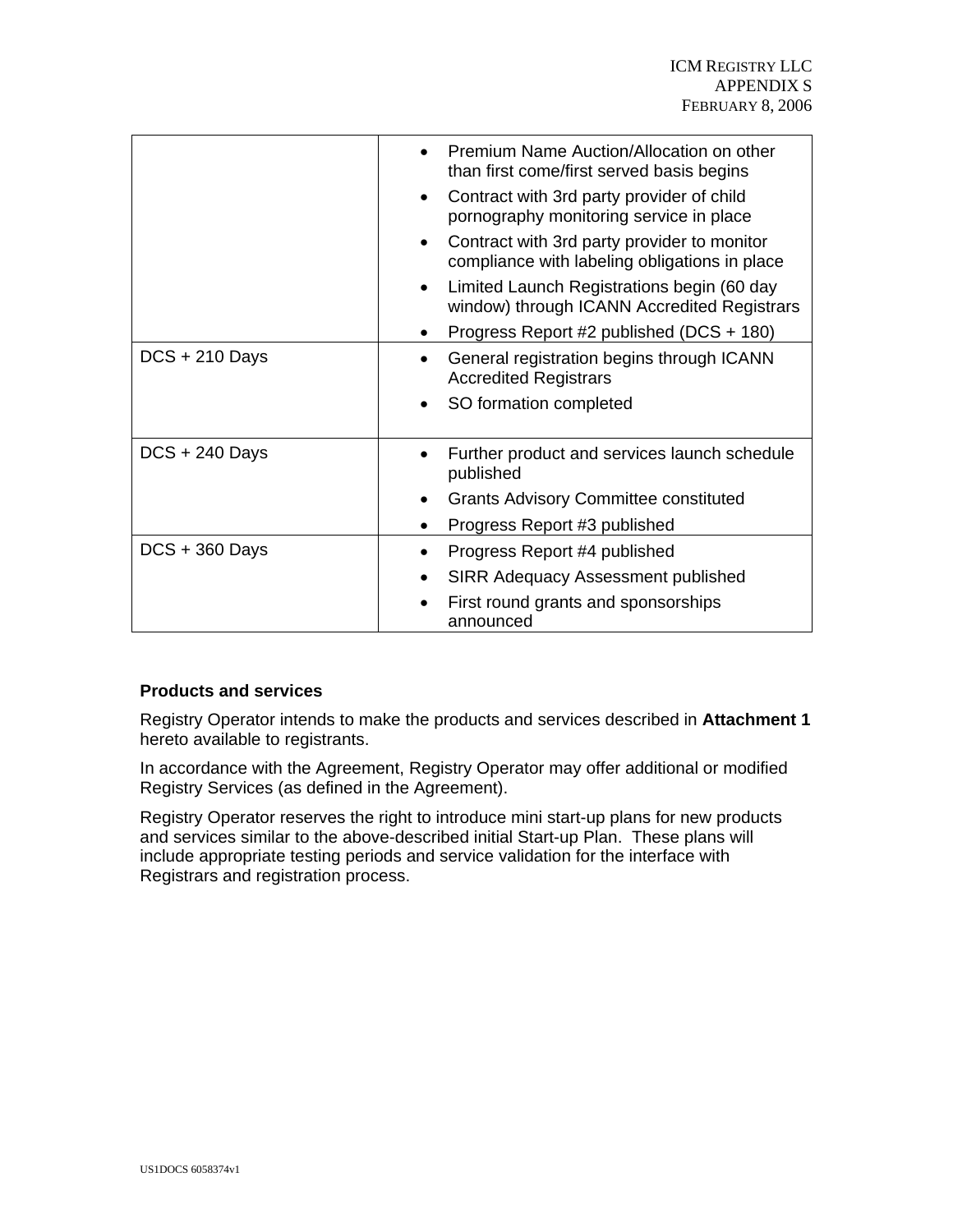# **PART 5. SELECTION OF REGISTRARS**

**Subject to Registry Operator's compliance with this Registry Agreement, including all attachments and appendices thereto (the "Agreement") and any Temporary Specifications or Policies or Consensus Policy as defined in the Agreement, and provided the scope of the Charter is not exceeded:** 

Registry Operator will select ICANN-accredited registrar(s) that wish to enter into an agreement to register .xxx domain names (the "Registry-Registrar Agreement"). As part of the selection process, Registry Operator will evaluate each registrar on a case-bycase basis, weighing the following characteristics:

# **Selection of Registrars**

- I. Understanding of the Community to be supported by the sTLD
- II. Thorough understanding of the principles and intentions underlying the .xxx registration policies.
- III. Geographic and language diversity reflecting the diversity of the Community in its region;
- IV. Dedicated willingness and ability to propagate and enforce sTLD policies in an observant and diligent manner and in accordance with policies and procedures prescribed by Registry Operator.
- V. Demonstrated willingness and ability to publicize and market the .xxx TLD, and to use .xxx TLD marketing materials as appropriate.
- VI. Willingness and ability to post and refresh a minimum deposit against which fees will be drawn.
- VII. Demonstration that sufficient staff resources are available and ability to interface with automated and manual elements of the .xxx TLD registry process.
- VIII. Demonstrated systems designed to avoid submission of clearly inappropriate applicants that will over-tax the .xxx TLD authentication system.
- IX. Demonstrated systems designed to avoid any disputes regarding transfers among registrars.

Registry Operator will determine the initial number of ICANN-Accredited Registrars to be selected and, in collaboration with the sTLD Community, will review and revise its selection of registrars and registrar criteria from time to time as appropriate.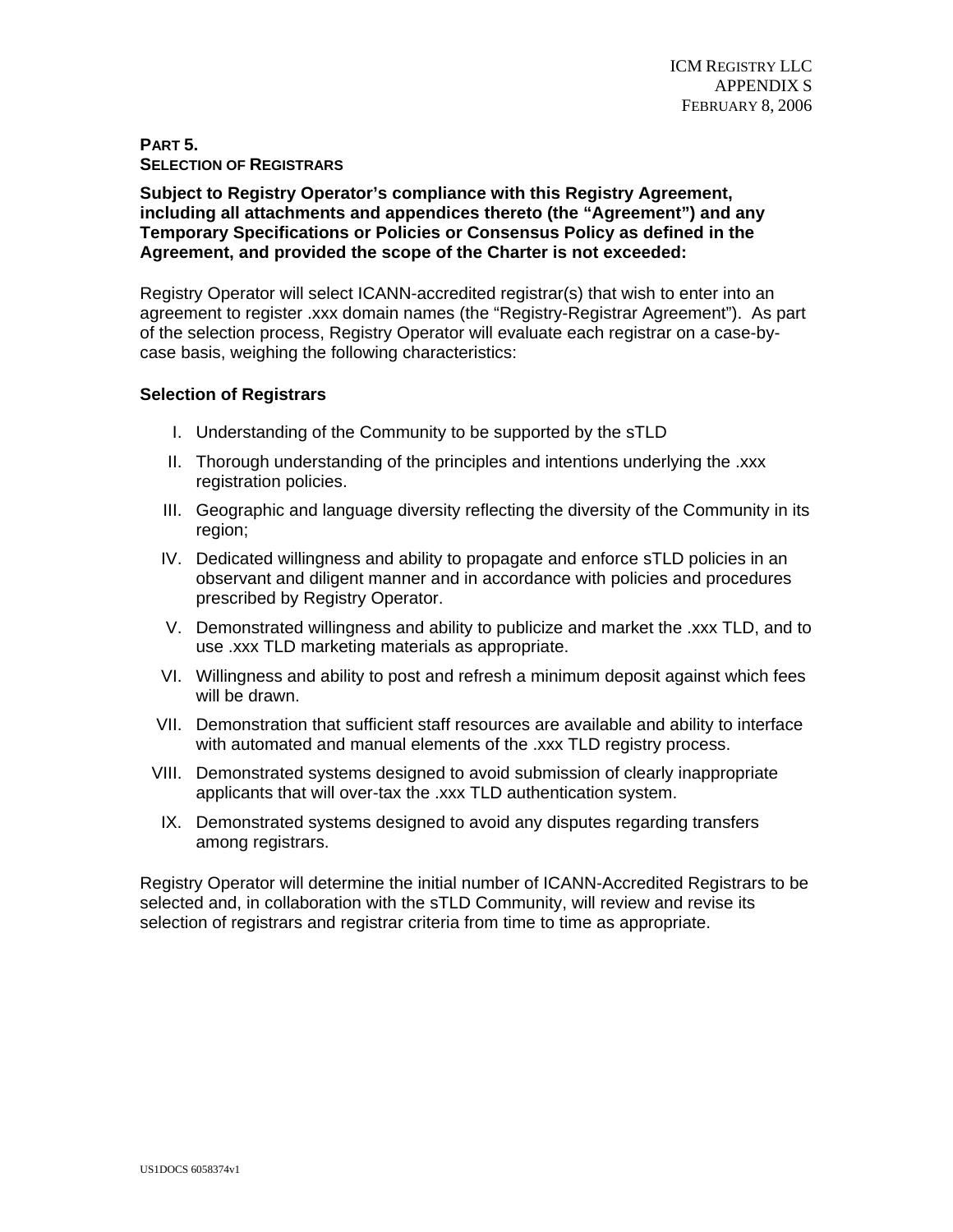**PART 6 PUBLIC WHOIS SPECIFICATION**

**Subject to Registry Operator's compliance with this Registry Operator TLD Registry Agreement, including all attachments and appendices thereto (the "Agreement") and any Temporary Specifications or Policies or Consensus Policy as defined in the Agreement, and provided the scope of the Charter is not exceeded**:

# *Registry Operator will implement the following public WHOIS specification:*

# **PURPOSE**

Provision of a WHOIS database for the sTLD will assist registrants and appointed contact persons for associated registrations to protect their rights to use the registered domain names.

# **SPECIFICATION**

Subject to any future policy regarding WHOIS data adopted by ICANN, domain name registrants will be required to provide correct contact information and, as permitted by applicable law, consent to selected information being made public for legitimate purposes.

A participating registrar, at the registrar's expense, will be required to provide those wishing to query the WHOIS database (other than for marketing purposes or other purposes contrary to sTLD policy) with access to complete and up-to-date data for each registered domain name record (subject to applicable privacy policies) including, but not limited to the following:

- Domain name and the TLD in which the domain name is registered;
- Status of the domain name, e.g., "on hold" or "pending delete";
- Registrant's name and postal address;
- Administrative/technical contacts' name, postal address, e-mail address, telephone number and (if any) facsimile number;
- Original Create Date, expiration date and date on which the database was last updated;
- Internet Protocol addresses and corresponding names of primary and secondary
- Name servers for the domain name; and
- Registrar's identification information.

In order to assist complainants under the UDRP to determine whether a pattern of "bad faith" has been demonstrated by a particular registrant, the information set forth above will be available on a publicly accessible database, subject to applicable privacy policies, which will be searchable by domain name, registrant's name, registrant's postal address, contacts' names, Registrars Contact IDs and Internet Protocol address without arbitrary limit. In order to provide an effective WHOIS database, Boolean search capabilities may be offered.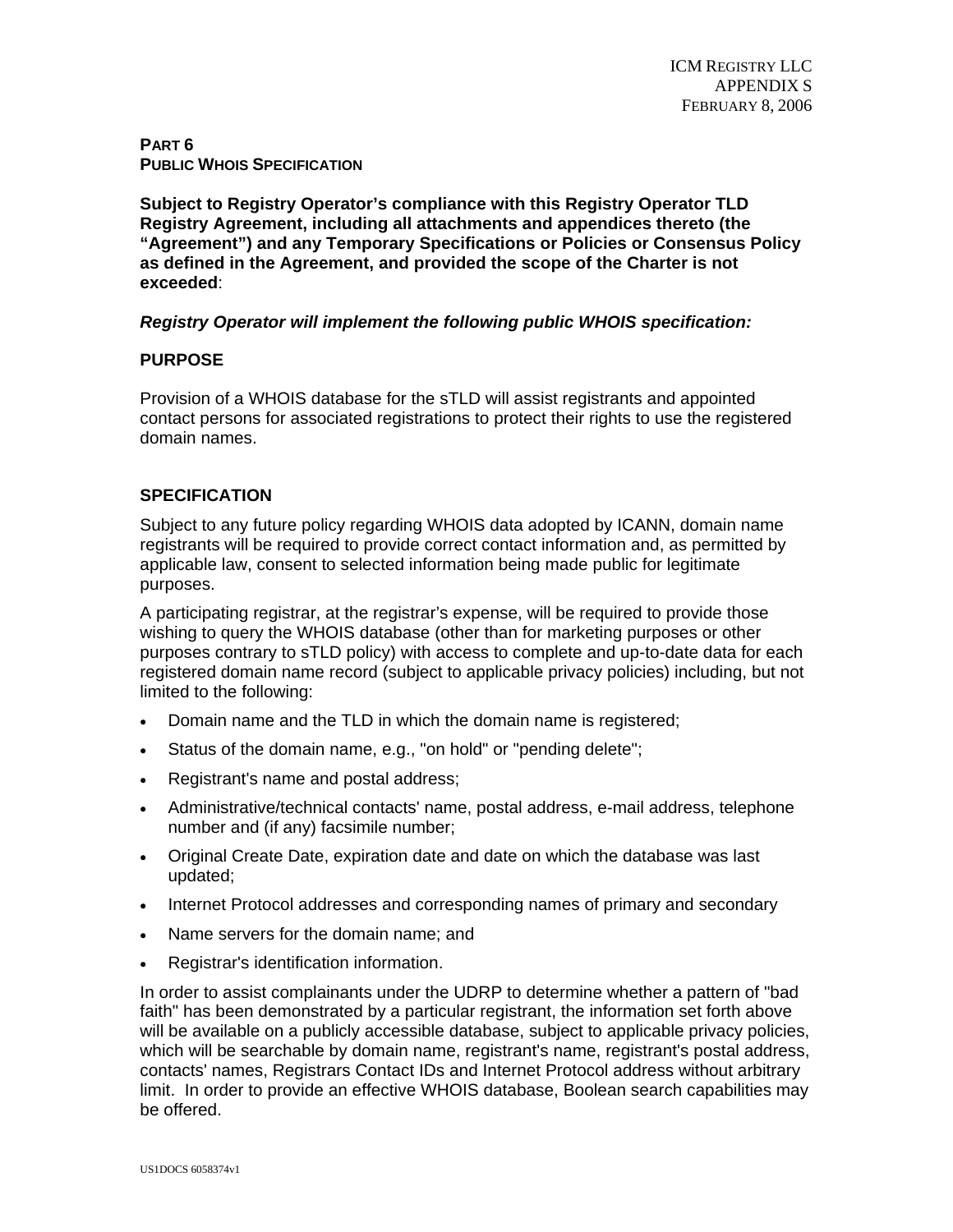Registrars will be required to participate in the operation of a cross-registry WHOIS database, which will provide searching capabilities and access to all information concerning domain name registrations regardless of which TLD the domain name is registered in or which registrar processed the domain name application.

Registry Operator will require the registrars to adhere to a compliance review policy. As part of that policy, each registrar will be required to designate a contact point to which evidence of false or fraudulent contact data may be reported. Registrars will institute procedures for investigating claims that registrations may contain false information, and for registrations found to contain false information, requiring their speedy and efficient correction, or otherwise cancellation. Interested third parties may invoke these procedures.

Registry Operator will provide RFC954-conformant WHOIS service. This Appendix is subject to change by agreement of Registry Operator and ICANN during the design process as well as during the IETF standards process. However, the following provides the target architecture and initial functionality. In addition, Registry Operator agrees to implement changes to this Appendix specified by ICANN to conform to IETF provreg working group's protocol specification no later than 135 days after the IETF specification is adopted as a Proposed Standard [RFC 2026, section 4.1.1].

# **RFC954-Conformant WHOIS**

The standard WHOIS service is intended as a lookup service for registries, registrars, registrants, as well as for other individuals and businesses that wish to query details of domain names or nameservers stored in the registry. The standard WHOIS service will provide a central location for all authoritative .XXX TLD data. The registry provides a front-end web interface to allow convenient user access to the WHOIS service.

The RFC954-conformant WHOIS service will be engineered to handle moderate transaction load and be integral to the standard suite of Registry Services. The WHOIS service will return a single response per domain name or nameserver query. The RFC954-conformant WHOIS service will conform to the requirements of Appendix 5.

The RFC954-conformant service provided by the registry will have the following features:

- Standard protocol accessible over port 43.
- Batch-style or near real time updates.
- Additional fields capability.
- WHOIS Service Data Elements

## **WHOIS Service Data Elements**

The RFC954-conformant service will include the following data fields:

- The name of the domain name registered;
- The IP addresses of the primary nameserver and secondary nameserver(s) of the name registered, if applicable, and the corresponding names of those nameservers;
- The identity of the Sponsoring registrar;
- The original creation date and term of the registration;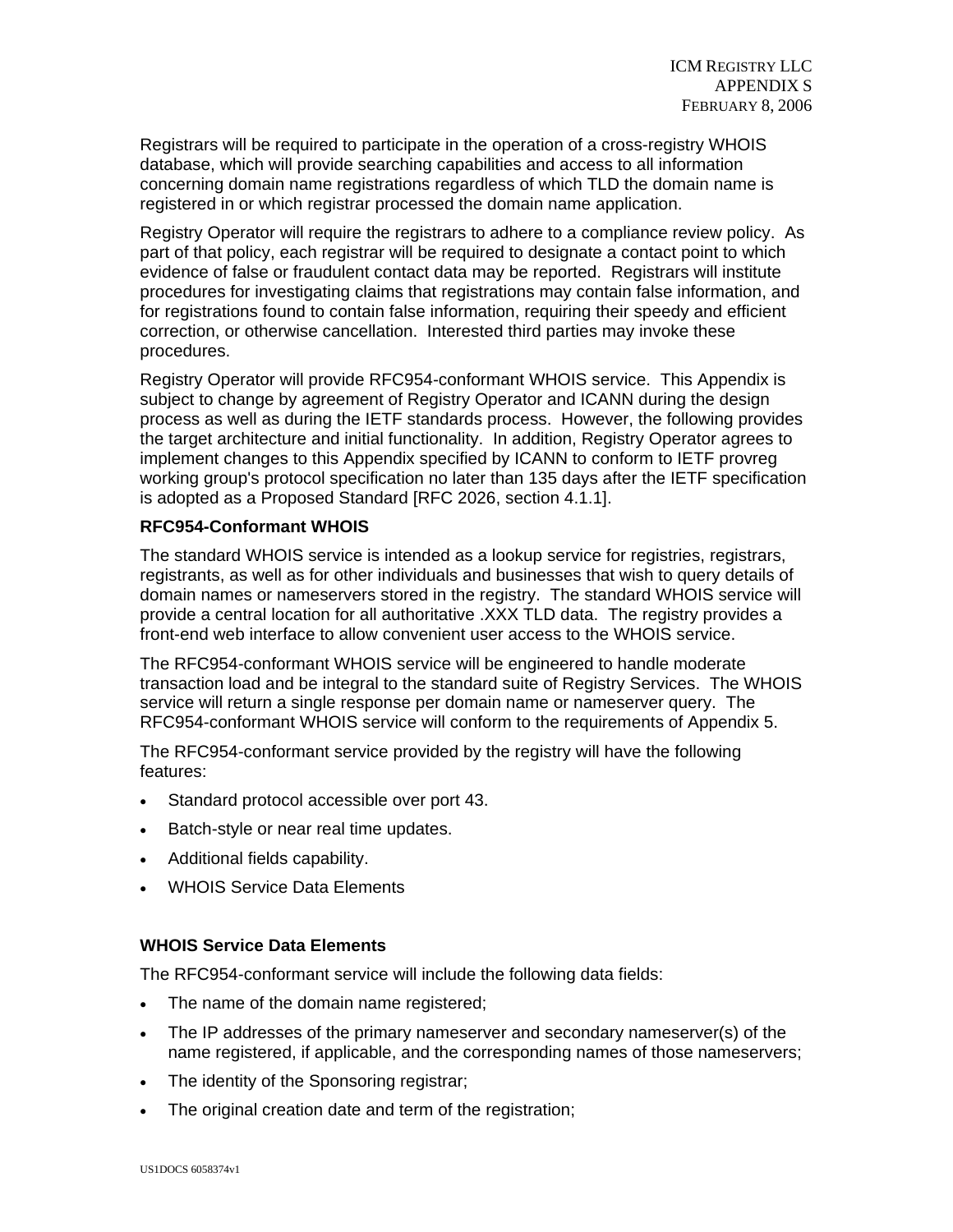- The name, postal address, e-mail address, voice telephone number, and (where available) fax number of the domain name registrant;
- The name, postal address, e-mail address, voice telephone number, and (where available) fax number of the technical contact for the name registered;
- The name, postal address, e-mail address, voice telephone number, and (where available) fax number of the administrative contact for the name registered

The display order of the fields in the various Whois objects will be changed at the discretion of the Registry Operator.

# **Minimum Data Update Frequency**

Registry Operator shall make reasonable efforts to update the data continuously as requests are processed, in a matter of seconds or minutes. The typical update cycle will be 30 seconds but may be different depending on performance considerations. Registry Operator shall ensure that records in the WHOIS server are updated no later than 24 hours after the completion of the registration or modification transaction with the registrar.

# **Additional Fields Capability**

If necessary, Registry Operator may introduce some additional fields to the list of WHOIS fields. Those fields will be preceded and identified by appropriate tags.

# **Privacy Capability**

Registry Operator may introduce the optional ability to associate privacy labels to a record in the Registry Database. These fields would appear in an "additional information" section of the WHOIS data. The maximum number of custom fields allowed per record is yet to be determined. The privacy label capability allows certain data to be associated with an indication of any special disclosure or handling restrictions. This characteristic may be used e.g. to comply with potential legal or regulatory obligations.

# **Query Control - Object Type Control**

The following keywords restrict a search to specific object type:

- Domain: Search only by domain objects. The input string is searched in the Name field.
- Contact: Search only contact objects. The input string is searched in the ID field.
- Nameserver: Search only by nameserver objects. The input string is searched in the nameserver field or the IP address field.
- Registrar: Search only registrar objects. The input string is searched in the Name field.

By default, if no object type control is specified, then the Name field of the Domain object is searched.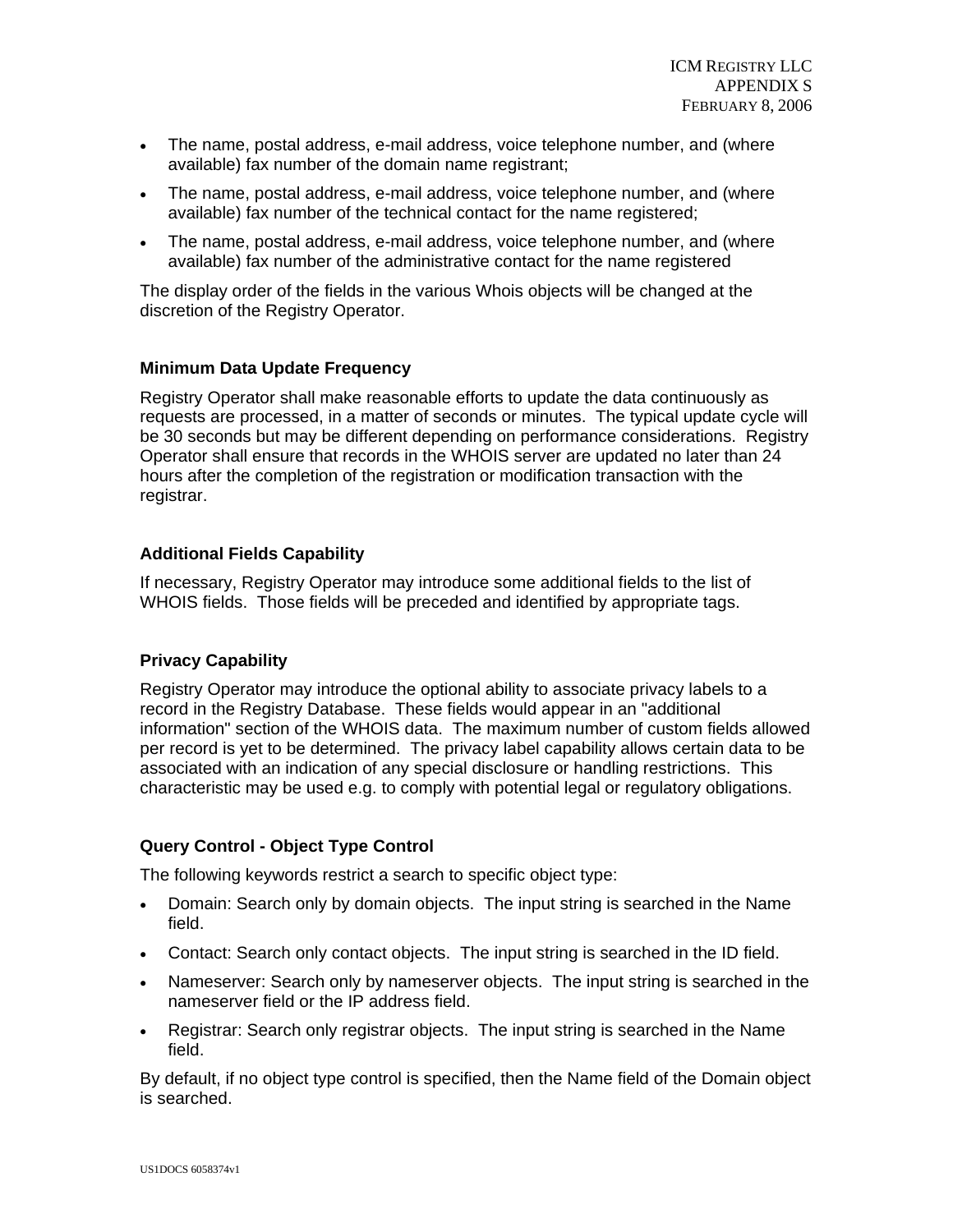# **WHOIS Output Fields**

## **Domain Record:**

A WHOIS query that results in domain information will return the following fields from the Domain object and the associated data from host and contact objects. This set of data is also referred to as the Domain Record.

Domain ID Domain Name Domain Status Sponsoring Registrar (IANA-assigned identifier) and name of Registrar Registrant, Administrative, Technical Contact Information including: Contact ID Contact Name Contact Organization Contact Address, City, State/Province, Country Contact Postal Code Contact Phone, Fax, E-mail

Names of Nameservers associated with this domain Additional fields (Registry Operator specified, will be defined later, if required) Create Date Domain Expiration Date Domain Last Updated Date

## **Nameserver Record:**

Nameserver ID Nameserver name Currently Associated (true/false) Nameserver status IP address (if applicable) Sponsoring Registrar (IANA-assigned identifier) Create Date Last Updated Date Additional fields Note: Any additional fields will be Registry Operator specified, to be defined later if required.

## **Contact Record:**

A WHOIS query that results in contact information will return the following. This set of information is referred to as the Contact Record. Contact ID Contact Name Contact Organization Contact Address, City, State/Province, Country + 3 street fields Contact Postal Code Contact Phone, Fax (if available), E-mail Create Date Contact Last Updated Date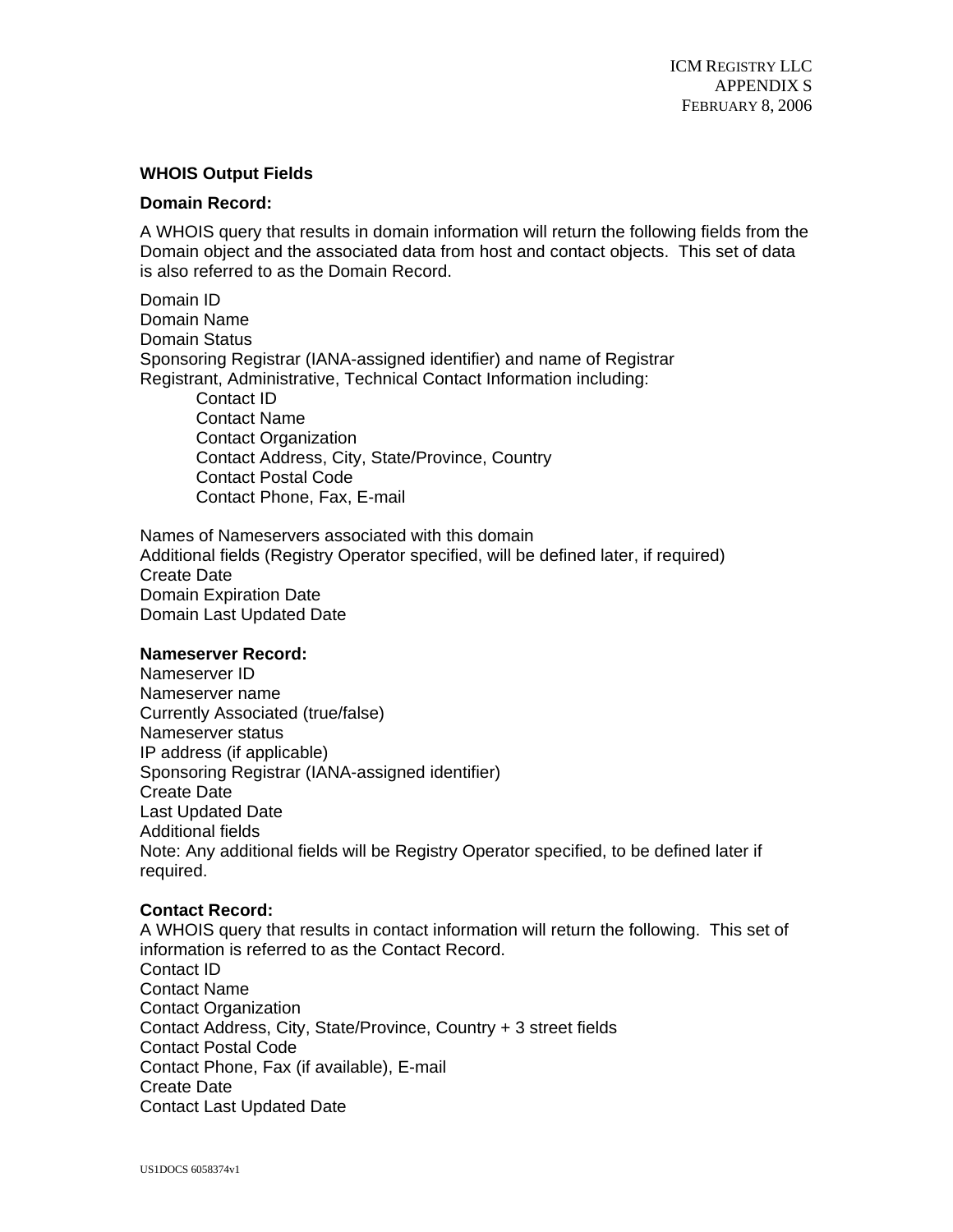Currently Associated Contact Status Additional fields (Registry Operator specified) Sponsoring Registrar (IANA-assigned identifier)

# **Registrar Record:**

A WHOIS query that results in registrar information will return the following. This set of information is referred to as the Registrar Record. Registrar ID (conforming to the IANA registrar-ids registry) Registrar Name Registrar Status Registrar Address, City, State/Province, Country Registrar Postal Code Registrar Phone, Fax, E-mail Registrar Administrative Contacts Registrar Technical Contacts Registrar Billing Contacts

Sample WHOIS Output

This section provides sample output from the WHOIS server for each type of Registry Object: Domain, Contact, Nameserver, and Registrar. The output is structured as key/value pairs, which simplifies machine-readability. In the Input section, the quoted string represents the string actually passed to the server in the request packet.

## **Domain Record:**

**Input:** WHOIS "domain = billing.xxx" **Output:** Domain ID: AAA-0001 Domain Name: BILLING.XXX Sponsoring Registrar: XYZ Registrar, Inc. (REG-01) Domain Status: ACTIVE Registrant ID: PER-00001 Registrant Name: JOHN DOE Registrant Organization: BILLING, LTD Registrant Address: 100 elm street Registrant City: ANYTOWN Registrant State/Province: ANYSTATE Registrant Country: UK Registrant Postal Code: GU1 Registrant Phone Number: +44-20-123-4567 Registrant Facsimile Number: +44-20-123-4568 Registrant Email: JDOE@BILLING.XXX Admin ID: PER-00002 Admin Name: JOHN DOE Admin Organization: BILLING, LTD Admin Address: 100 elm street Admin City: ANYTOWN Admin State/Province: ANYSTATE Admin Country: UK Admin Postal Code: GU1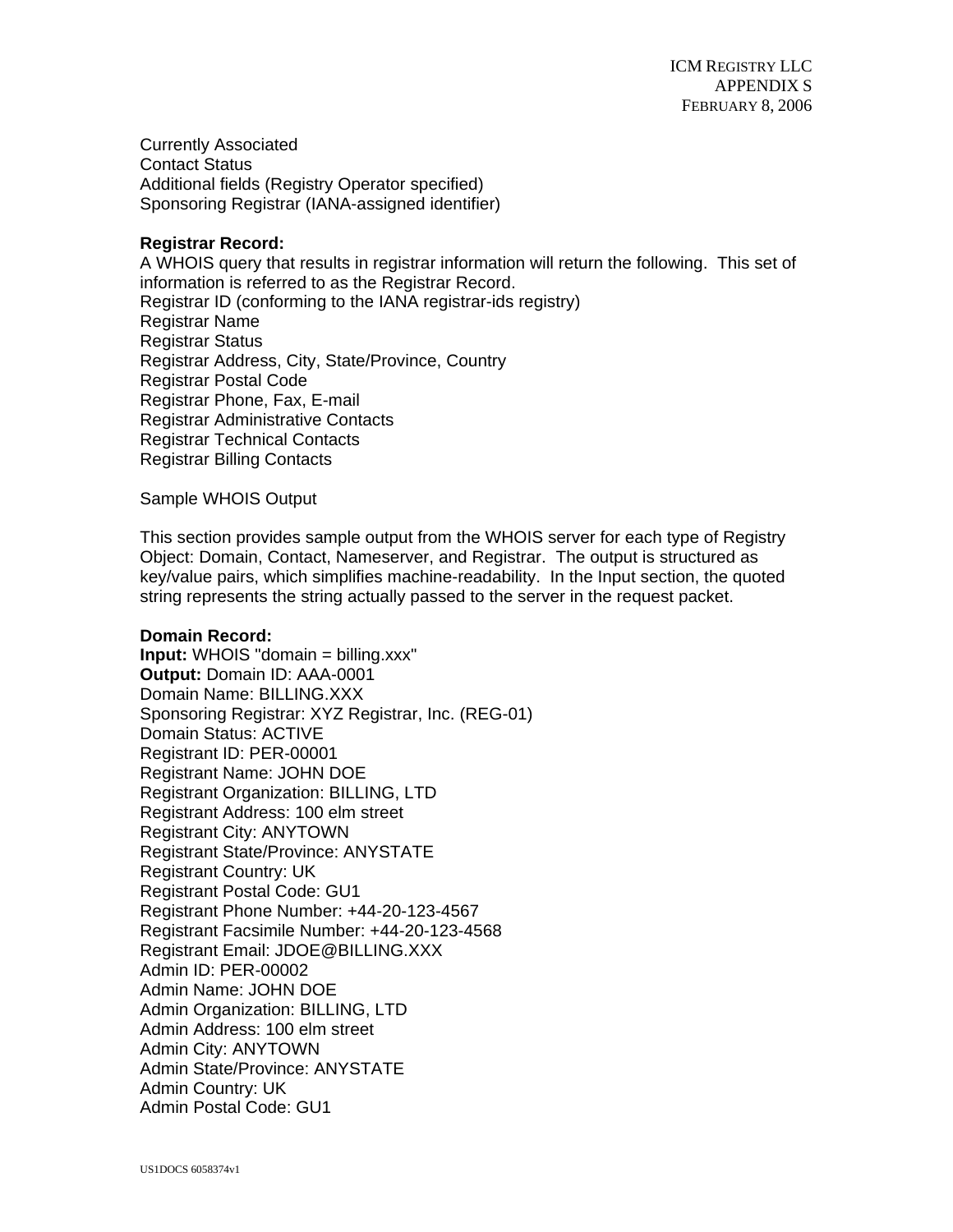ICM REGISTRY LLC APPENDIX S FEBRUARY 8, 2006

Admin Phone Number: +44-20-123-4567 Admin Facsimile Number: +44-20-123-4568 Admin Email: JDOE@BILLING.XXX Tech ID: PER-00002 Tech Name: JOHN DOE Tech Organization: BILLING, LTD Tech Address: 100 elm street Tech City: ANYTOWN Tech State/Province: ANYSTATE Tech Country: UK Tech Postal Code: GU1 Tech Phone Number: +44-20-123-4567 Tech Facsimile Number: +44-20-123-4568 Tech Email: JDOE@BILLING.XXX Name Server: NIC.XXX.ORG Name Server: WWW.ICOM.ORG Created On: 2002-01-02 Expires On: 2004-01-02 Updated On: 2002-03-02

# **Nameserver Record:**

**Input:** WHOIS "nameserver nic.billing.xxx" or WHOIS "nameserver 130.242.24.6"

## **Output:**

Nameserver ID: HST-1 Nameserver name: NIC.BILLING.XXX Currently Associated (true/false): T Nameserver status: ACTIVE IP address: 130.242.28.6 Sponsoring Registrar: XYZ Registrar, Inc. (REG-01) Created On: 2002-01-02 Updated On: 2002-03-02 Additional fields (Registry Operator specified, will be defined later, if required)

## **Contact Record:**

**Input:** WHOIS "contact = PER-00002"

**Output:** Contact ID: PER-00002 Name: John Doe Organization: Registrant, Inc. Address: 100 ELM STREET City: ANYTOWN State: ANYSTATE Country: UK Postal Code: GU1 Phone Number: +44-12-345-6789 Facsimile Number +44-98-765-4321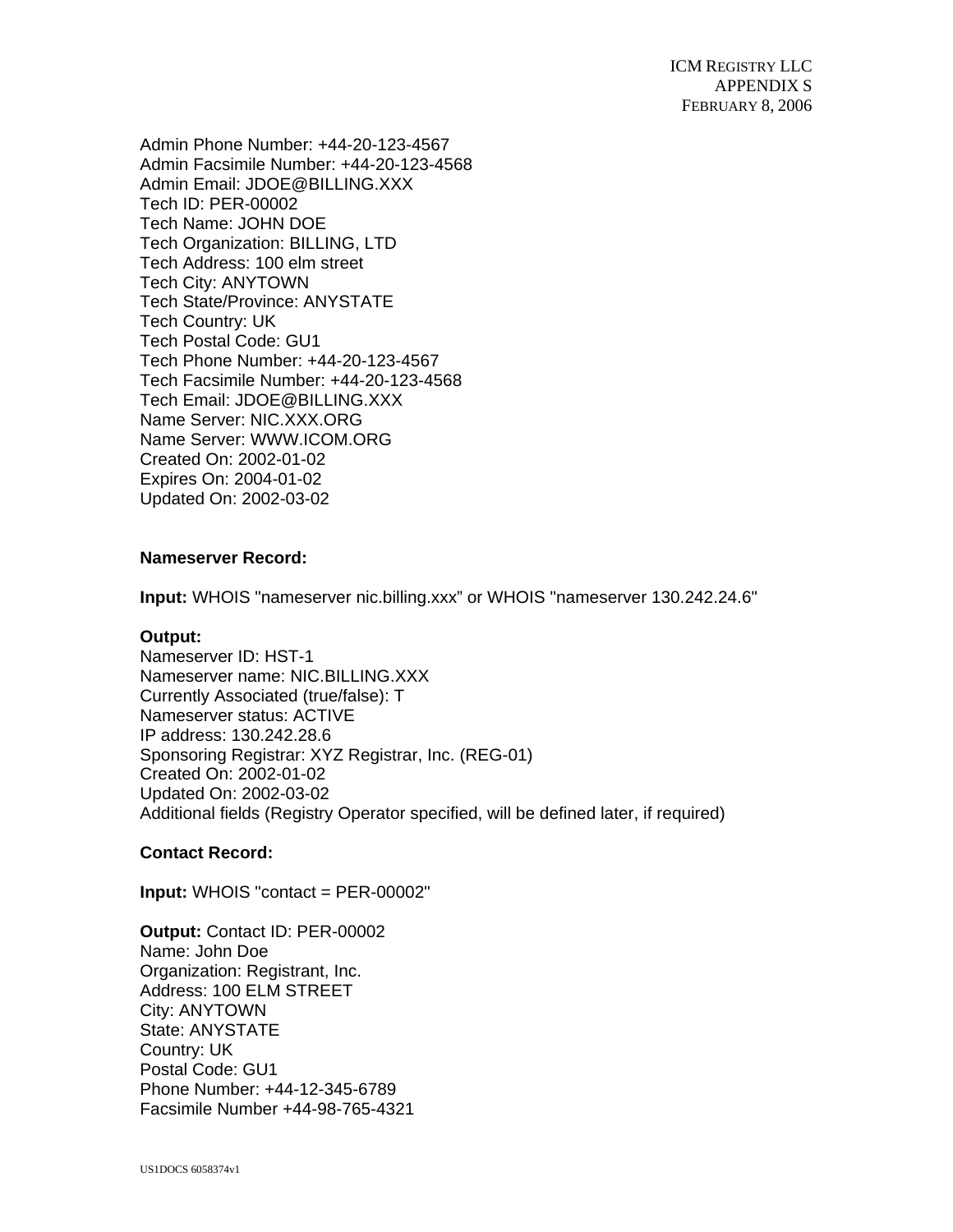E-mail: JDOE@BILLING.XXX Status: Active Sponsoring Registrar: XYZ Registrar, Inc. (REG-01) Created On: 2006-01-01 Updated On: 2006-01-02

## **Registrar Record:**

**Input**: WHOIS "registrar SAMPLE"

**Output:** Registrar ID: XYZ Registrar, Inc. (REG-01) Registrar Name: SAMPLE Registrar Status: ACTIVE Registrar Address 1: 123 Some Street Registrar Address 2: Registrar City: Acity Registrar State/Province: RE Registrar Country: CC Registrar Postal Code: 12345 Registrar Phone: +11-11-1111-1111 Registrar Fax: +22-22-2222-2222 Registrar E-mail: jdoe@sample.tld Admin Contact ID: PER-00003 Tech Contact ID: PER-00004 Billing Contact Name: PER-00005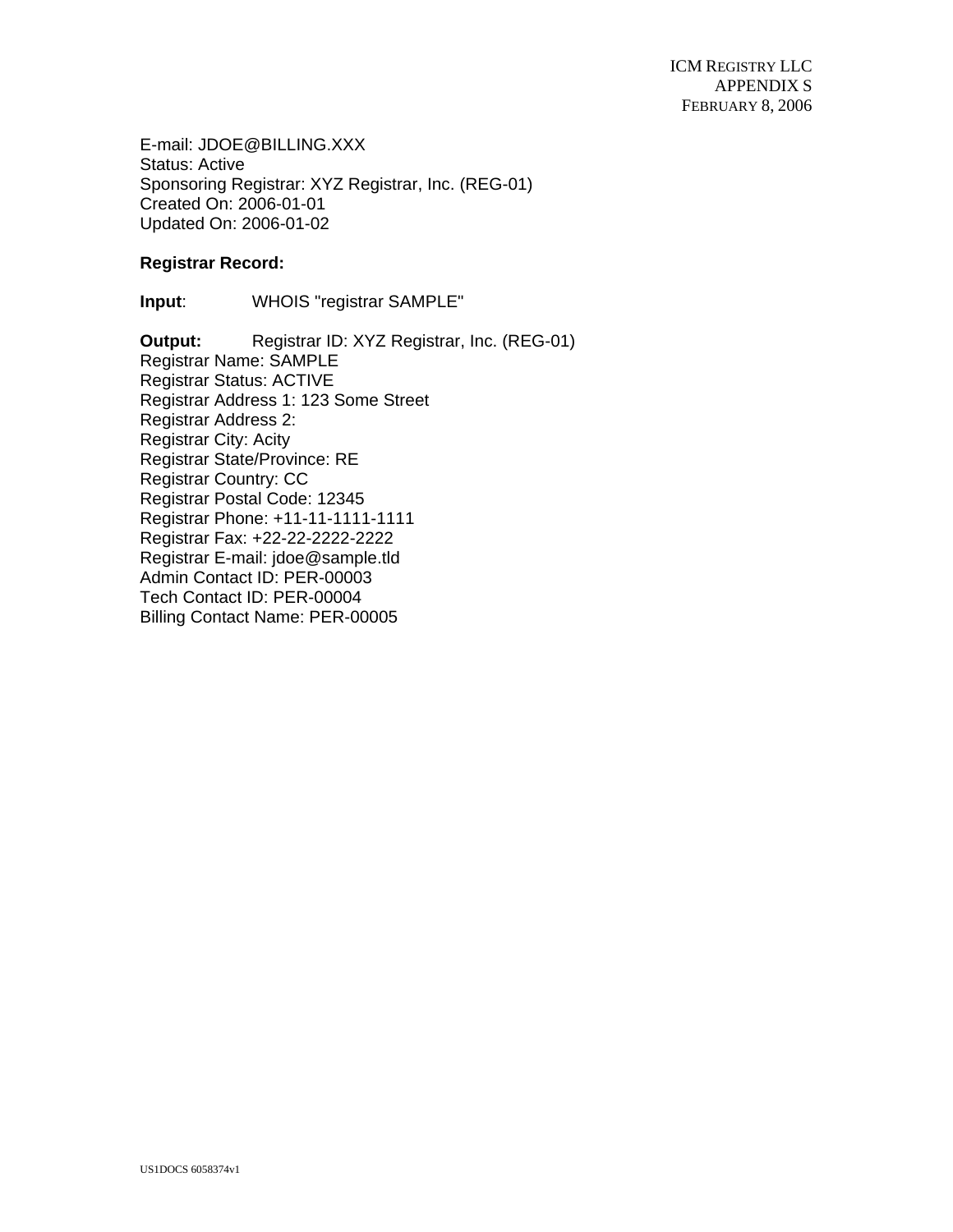# **Appendix S Part 7 ADDITIONAL PROVISIONS**

## **Interpretation**

For purposes of this Agreement, and for the avoidance of doubt, Registry Operator and ICANN agree that a material failure by ICANN to comply with the provisions of Section 3.1(d) in accordance with its specific terms shall entitle Registry Operator to pursue all remedies under the Agreement otherwise available to it.

# **TLD Differentiation**

ICANN and Registry Operator acknowledge that criteria included in the application process in which the .xxx TLD was selected, and in the previous TLD application expansion round, was that a new TLD be "clearly differentiated from existing TLDs." ICANN, when undertaking to effect the delegation of new TLDs, shall take into consideration Internet community input received, including any objections interested third parties may have under policy considerations or applicable law or otherwise, regarding the creation of new TLD strings.

# **Change in Control Transactions**

ICANN shall have the right to review in advance any change in Control of Registry Operator resulting in the Control of Registry Operator by any party not originally a member of Registry Operator as of the date of the Registry Agreement. Registry Operator shall provide notice of any proposed transaction or series of transactions (a "Change in Control Transaction") that may have the effect of a change in Control no less than thirty (30) calendar days in advance of such Change in Control Transaction. ICANN shall have twenty-five (25) calendar days to review such Change in Control Transaction, during which period Registry Operator shall provide additional data or information reasonably requested by ICANN. At any time within such twenty-five (25) day period, ICANN may notify Registry Operator that it is concerned that the proposed Change in Control Transaction may materially undermine (i) Registry Operator's compliance with its obligations under the Registry Agreement as amended from time to time, including, without limitation, the Charter and other appendices; or (ii) ICANN's ability to enforce such obligations, or otherwise fulfill its technical oversight and coordination obligations and responsibilities, in which case Registry Operator shall not effect the Change in Control Transaction until such concerns have been resolved. Disputes regarding the reasonableness of ICANN's disapproval shall be resolved in accordance with Article V of this Agreement.

 "Control" in this clause shall mean in respect of any person or entity, (a) direct or indirect control of at least fifty percent (50%) of the voting rights eligible in the election of directors, or (b) the power directly or indirectly (i) to elect a majority of its directors or (ii) to cause the direction of its management, whether through share ownership, contract or otherwise, or (c) the direct or indirect ownership or control of all or substantially all of its assets reasonably required for the performance of the Agreement.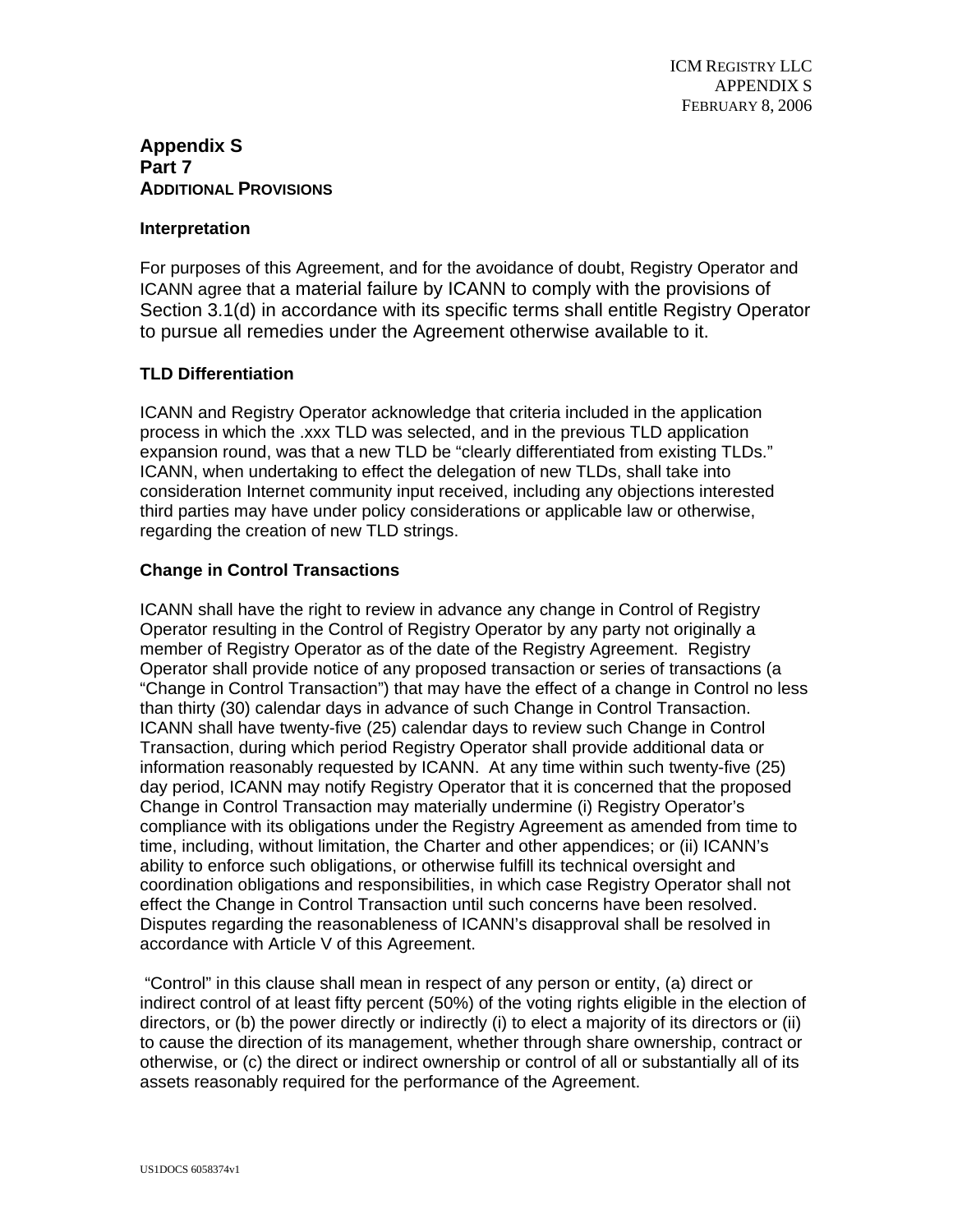## **Prohibition of Registration Activities by Affiliated Registrar**

The ICANN accredited registrar, A Technology Company, Inc., dba namesystem.com ("namesystem.com") (https://secure.namesystem.com/website/home.jsp) is wholly owned by Jason Hendeles of Toronto, Canada. Mr. Hendeles is associated with Hawthorn Corporation, a private holding company owned and operated by the Hendeles family and a shareholder of Registry Operator.

For so long as Jason Hendeles and/or any other entity affiliated with Registry Operator maintains an ownership interest in namesystem.com, Registry Operator agrees that namesystem.com shall not be permitted to act as a registrar for the TLD.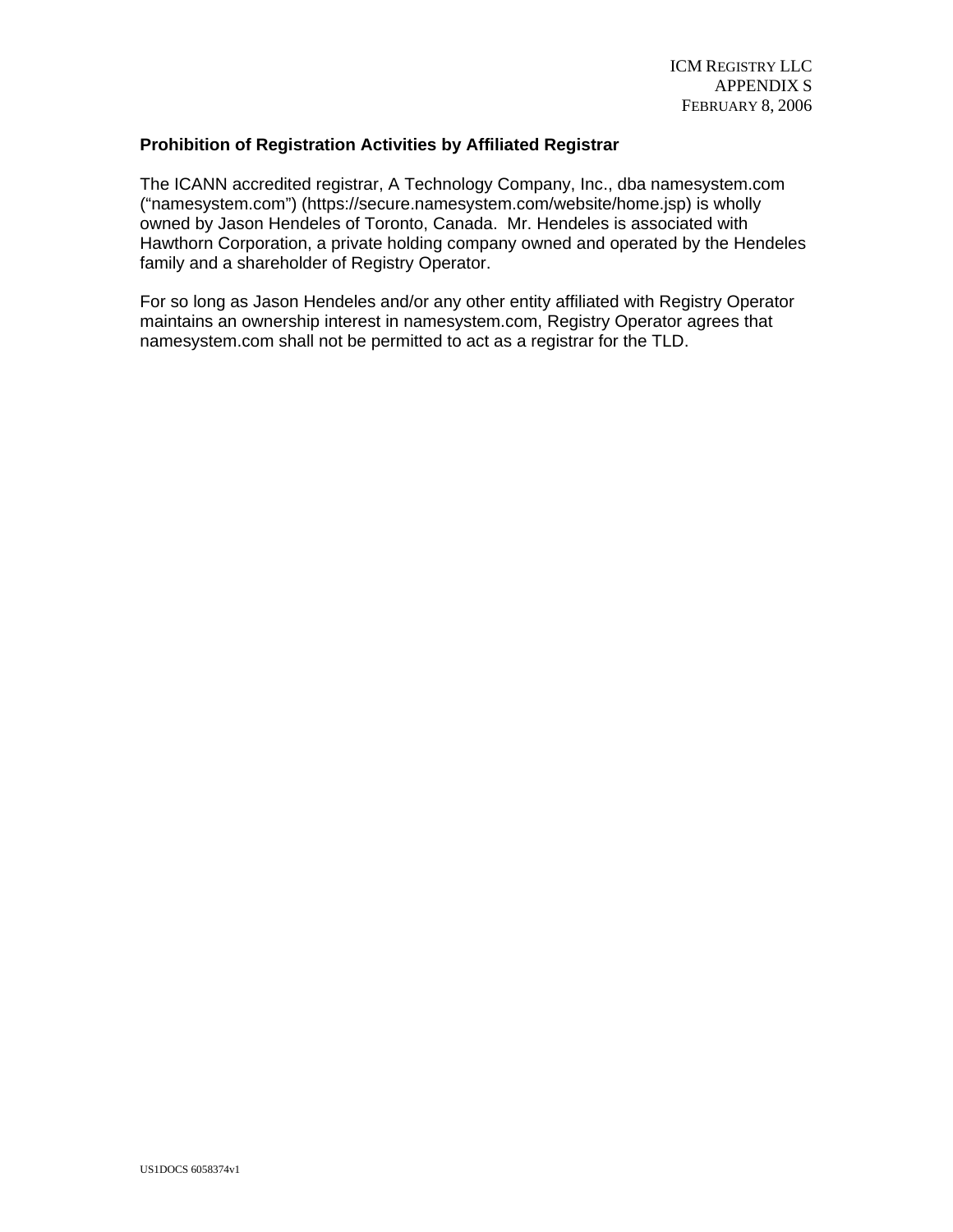# **APPENDIX S**

#### **Part 8**

**Registry Operator's Commitments: Policy Development and Stakeholder Protection Activities**

# **TASK 1: General**

Registry Operator will:

- 1. Serve the sponsored community.
- 2. Permit members of the Community to register names within the sTLD in accordance with the sTLD policies.
- 3. Operate a web site located www.about.xxx to inform prospective registrants about registration policies and procedures.
- 4. Post on www.about.xxx or www.iffor.org or www.icmregistry.com relevant information about its activities, procedures and policies, along with meeting minutes and information about decisions taken by IFFOR or ICM so that interested members of the Community, registrars and others will have an opportunity to be aware of and respond to Registry Operator's actions and understand how to participate in the sTLD.
- 5. Directly or, as appropriate and as set forth in the Application, in conjunction with IFFOR, establish policies, procedures, and registration requirements for the sTLD, including, without limitation, policies, procedures, and registry requirements reflecting Registry Operator's commitments contained in the following documents submitted to ICANN by the Registry Operator (collectively, the "Documentation"):
	- a. Application (Part B) dated 16 March 2004
	- b. Responses to Supplemental Questions of the Sponsorship and Other Issues Evaluation Team
	- c. ICM Letter to ICANN dated 9 October 2004
	- d. Memorandum to the Board of Directors dated 2 November 2004; revised 7 December 2004
	- e. "The Sponsored .xxx TLD Proposal: Executive Summary for the ICANN Board of Directors;
	- f. Presentation to the ICANN Board of Directors (2 April 2005): "The Sponsored .xxx TLD: Promoting Online Responsibility; and
	- g. ICM Letter to ICANN dated 15 August 2005;
	- h. Thinking Outside the Porn Box, Annex B (informational document submitted to author by ICM Registry);
	- i. Presentation to the ICANN Governmental Advisory Committee (29 November 2005)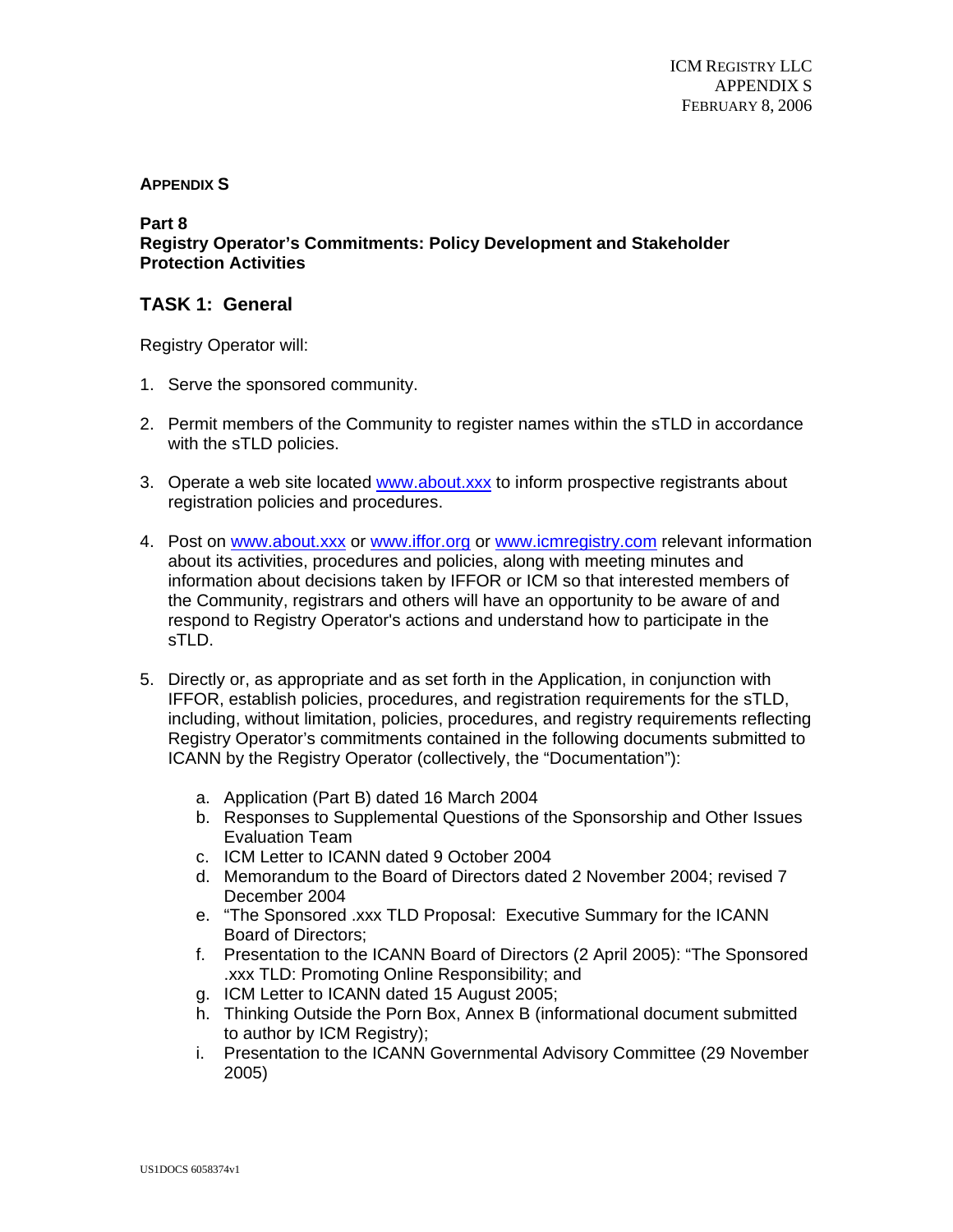# **TASK 2: ICM Tasks Related to IFFOR**

Registry Operator will facilitate participation of Community members and stakeholders (as defined in the Application) in the International Foundation for Online Responsibility ("IFFOR"), a non-profit self-organizing policy development body for the sTLD in accordance with the policy development process set forth in the Application, including the commitments therein to fund IFFOR (the "IFFOR Commitments") contained in the Application.

In this regard, Registry Operator will:

- 1. Constitute and provide for the independent operation of IFFOR, as set forth in the Documentation.
- 2. Submit, within thirty (30) days of the Effective Date of this Agreement, a draft contract between Registry Operator and IFFOR, under which IFFOR will fulfill the Policy Commitments and the Grant-making Commitments and Registry Operator will fulfill its Funding Commitments.
	- a. ICANN shall have twenty-five (25) calendar days to review the IFFOR Agreement, during which period Registry Operator shall provide additional data or information reasonably requested by ICANN.
	- b. At any time within such twenty-five (25) day period, ICANN may notify Registry Operator of its reasonable concern that the IFFOR Agreement (i) creates a material risk that Registry Operator will not fulfill its Policy, Grantmaking, or IFFOR Commitments or (ii) materially undermines ICANN's ability to enforce such Commitments.
	- c. Registry Operator, IFFOR, and ICANN shall negotiate in good faith to resolve such concerns prior to the commencement of the Limited Launch (as defined in the Start Up Plan).
	- d. Disputes regarding the reasonableness of ICANN's concerns shall be resolved in accordance with Article V of this Agreement.
- 2. Submit any proposed replacement of IFFOR as the sponsor for the TLD to ICANN in advance, which replacement ICANN may disapprove based on its reasonable concern that the proposed replacement (1) creates significant compliance issues, (2) raises independence concerns, and/or (3) creates a material risk that the policy obligations will not be fulfilled.
- 3. Provide funding for IFFOR's operations, and for grant-making activities, as set forth in the Documentation by contributing \$10 per domain name registration per year to support IFFOR so as to guarantee its operational independence, and support programs approved by the grants committee. Such funding shall be made: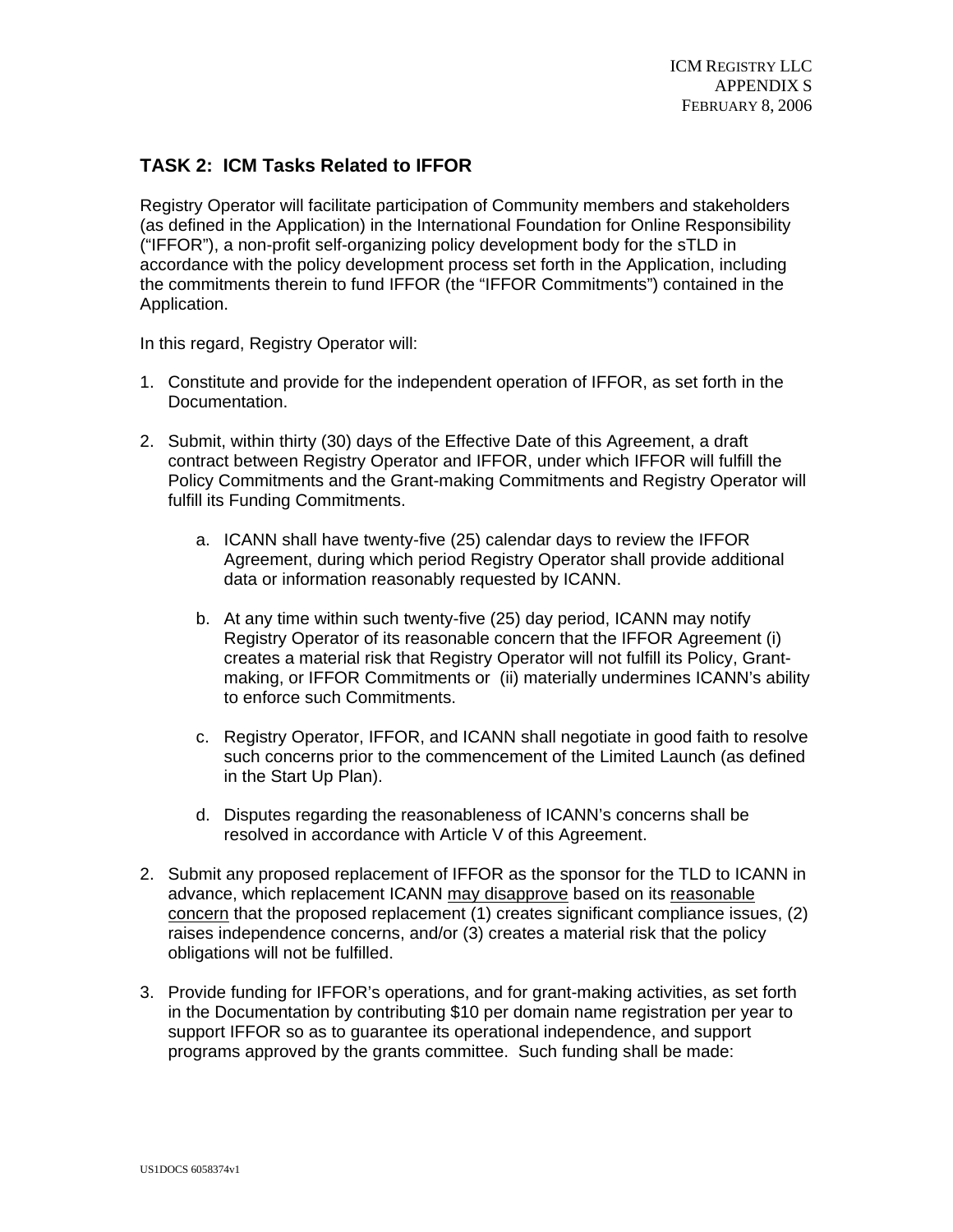- a. In advance (based on projected registrations), on a non-recourse basis, for IFFOR's initial 12 months of operation, in an amount sufficient to cover IFFOR's start-up costs and obligations; and
- b. On an annual basis thereafter, on a schedule that is sufficient to create and support IFFOR's grants-making/sponsorship, community outreach, and policy development activities as described in the Documentation.
- 4. Delegate to IFFOR policy formulation with respect to the terms and conditions for registration in the .xxx TLD, including the authority and obligation to:
	- a. Create the policy development structure set forth in the IFFOR organization chart
	- b. Develop a Declaration of Best Business Practices to be included in the registrar-registrant agreement
	- c. Develop business practices to be implemented by Registry Operator to safeguard children online and combat child pornography, in accordance with the policy development processes set forth in the Documentation.
- 5. Implement best practices to promote child safety and prevent child pornography developed by IFFOR, in accordance with the policy development procedures set forth in the Documentation.

**Safeguards**: ICM's obligations under this task are straightforward. ICM is obligated to enter into a contract with IFFOR that protects IFFOR's independence, and fund IFFOR (\$10 per resolving name).

- The contract will effectuate the delegation of policy making authority and obligate IFFOR's performance.
- ICM's compliance with its funding obligations can be easily determined based on information available to ICANN in the ordinary course.
- IFFOR's policy development processes, structure, etc., are set out in detail in the Documentation.

## **ICANN Enforcement Mechanisms**:

Standard: Specific performance/ fines and penalties available through binding arbitration.

Non-standard: ICANN has the option (but not the obligation) to disapprove the ICM/IFFOR contract. ICM is obligated to provide advance notice of and ICANN has the option (but not the obligation) to disapprove a change in sponsoring organization. Any disputes regarding ICM's compliance with these obligations and the reasonableness of ICANN's exercise of its rights will be resolved through binding arbitration.

# **TASK 3: ICM Policy Development Obligations**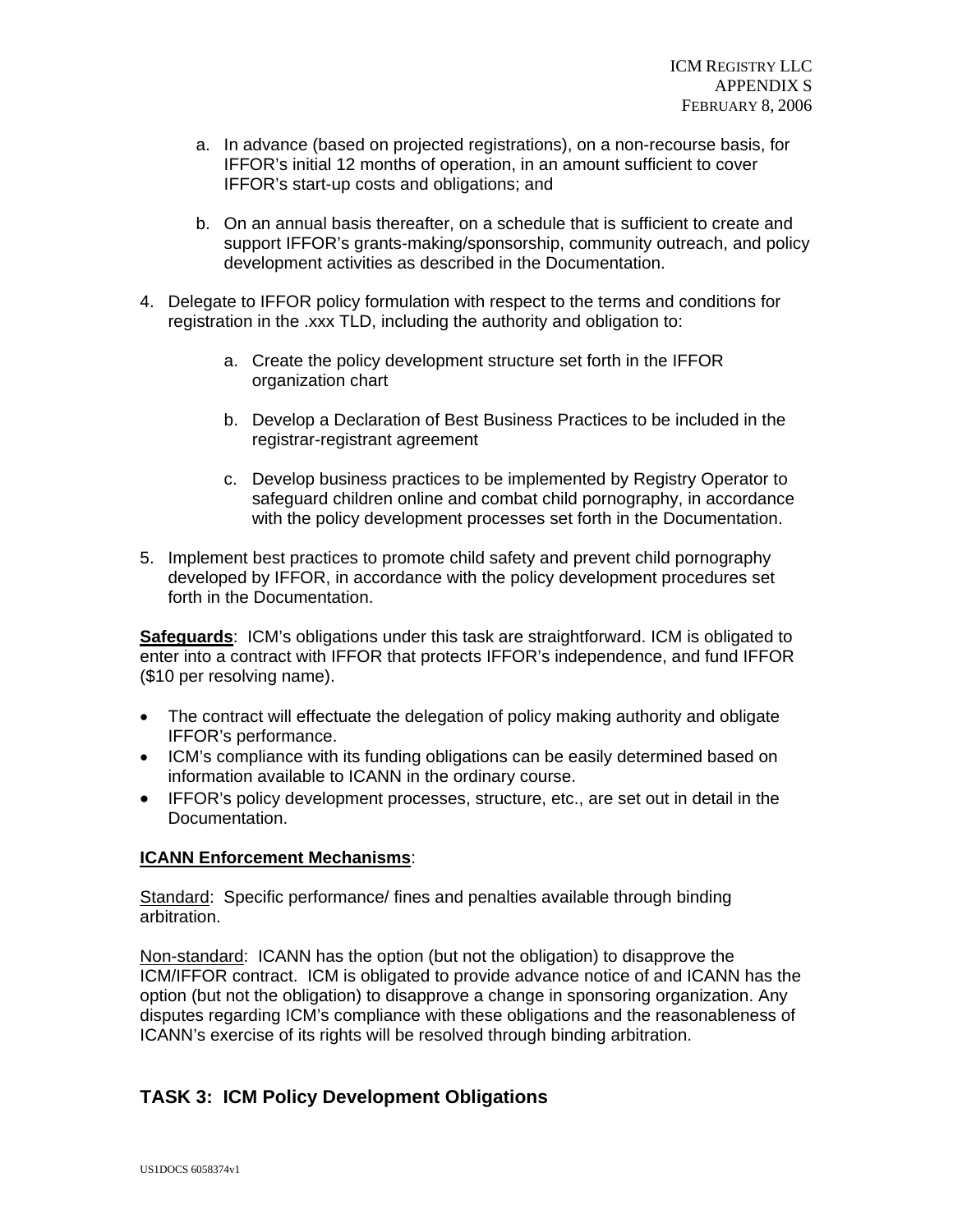Registry Operator will:

- 1. Promote the principles set forth in the United Nations Declaration of Human Rights related to free expression and (ii) prohibit child pornography as defined in the United Nations Convention on the Rights of the Child ("UNCRC").
- 2. Publish a policy prohibiting child pornography, including practices that are designed to appeal to pedophiles or suggest the presence of child pornography on the site.
- 3. Require registrants to accurately and clearly label their sites, and any site to which a user entering the registrant's site into a browser is automatically redirected.
- 4. Implement and enforce IFFOR best practices policies, in the manner set forth in the Documentation.
- 5. Verify prospective registrants as members of the Sponsored Community before being permitted to register a name in the sTLD. The verification process, further described in Appendix 1, will be in operation at least 60 days before Limited-Launch, and will be available thereafter on an ongoing basis. The verification process is designed to establish that a prospective registrant meets the registration criteria. A variety of automated and manual procedures will be utilized for verification, including pre-authentication by designated Authentication Providers (for example, Representative organizations), or a cross check of registration against information held by designated Authentication Providers.
- 6. In accordance with the Documentation, including Appendix 1 hereto, Implement policies on:
	- a. Registration, including: Registrant eligibility; Registrant Authentication; Registrant terms and conditions; Charter Eligibility Dispute Resolution Process (CEDRP); Reserved names and names to be allocated on other than a first-come-first-serve basis.
	- b. Mechanisms to prevent, discourage, and address abusive registrations (including STOP, Pre-Registration, etc.)
	- c. Whois Verification and Availability (in accordance with Appendix S Part 5, and Appendix 1 hereto.
	- d. Proxy Service Standards
- 7. Draw on domain name registry best practices to create or acquire the rights to use an initial Country and Geographic Designators Reserved List (to be posted no less than sixty (60) days prior to the TLD's Limited Launch date).
- 8. Provide a mechanism whereby, during a specified period of no less than sixty (60) days prior to the TLD's Limited Launch date, ICANN's Government Advisory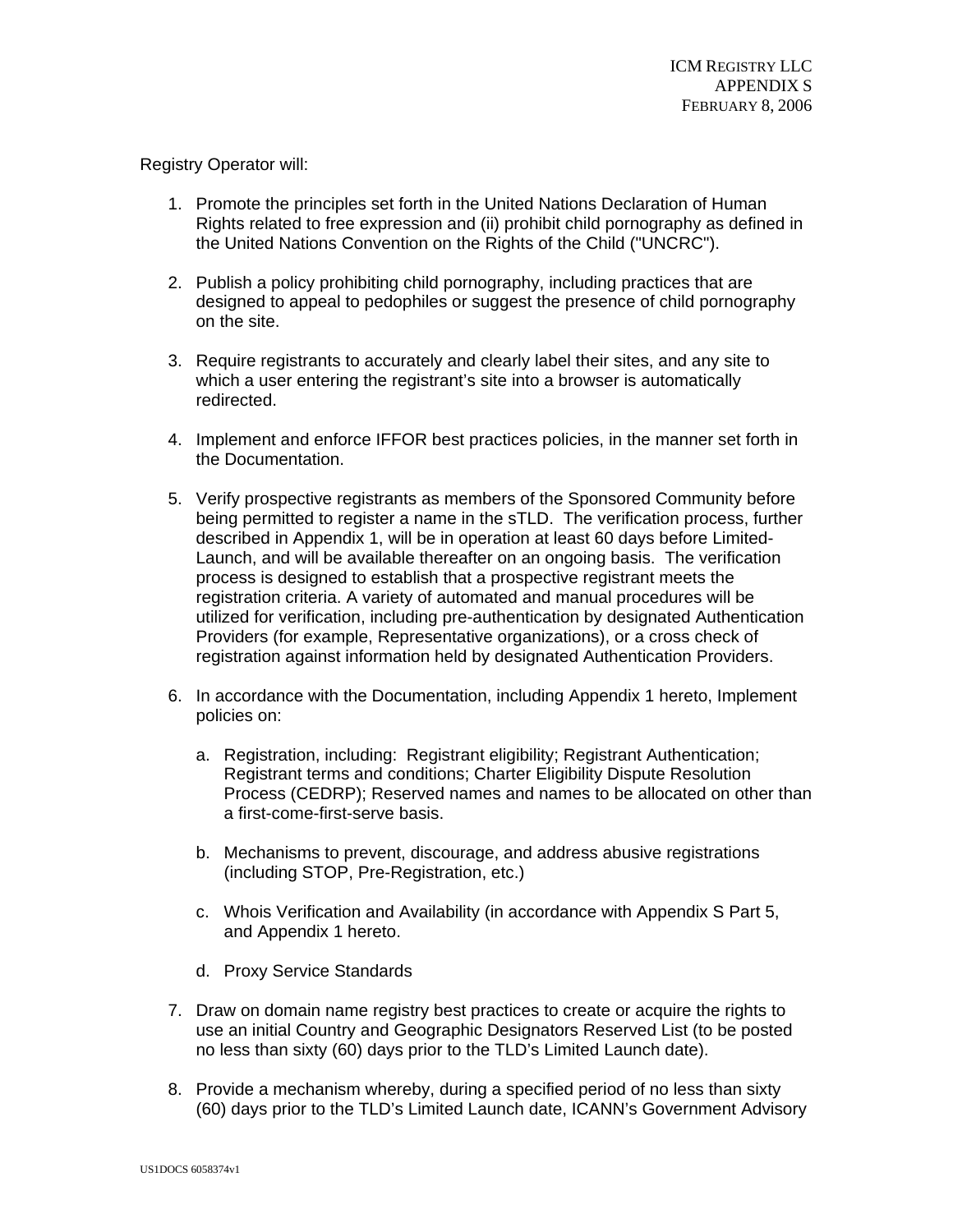Committee and/or the government of any country or distinct economy participating in the GAC (collectively, "Governments") may identify for reservation from registration names that match words of cultural and/or religious significance ("Culturally Significant Names").

- 9. Develop a policy prohibiting abusive registrations (*e.g*., registration of a first and last name by a registrant other than the named individual), and shall provide a mechanism for rapid take down of abusive registrations in appropriate circumstances.
- 10. Proactively reach out to governments and international organizations to provide information about IFFOR's activities and solicit input and participation, and shall consult regularly with and seek input from governments and/or the GAC, regarding launch planning.
- 11. Conduct stakeholder/town hall meetings prior to Limited Launch.
- 12. Quarterly for one year following the Effective Date of this Agreement, and as reasonably requested by ICANN thereafter, Registry Operator shall submit a written progress report describing its activities relating to and demonstrating reasonable progress towards fulfillment of the Policy, Grant-making, and IFFOR Commitments.

## **Safeguards**:

ICM will establish a thirty-day "quick look" opportunity during which period ICANN may, if it elects to do so, review policies prior to implementation.

- ICM will negotiate in good faith with ICANN to resolve concerns, if any about the draft policies, and will stay policy implementation pending negotiated resolution or determination under dispute resolution provisions of the registry agreement.
- Disputes will be resolved through binding arbitration.

## **ICANN Enforcement Mechanisms**:

Standard: Specific performance/ fines and penalties available through binding arbitration.

Non-standard: ICANN option (but no obligation) to disapprove relevant policies. ICM obligation to provide advance notice of and ICANN option (but no obligation) to review policies. In each case, disputes will be resolved through binding arbitration.

# **TASK 4: Registry Operations**

Obligations of all registry operators under the Registry Agreement, plus ICM specific actions, identified in the Documentation: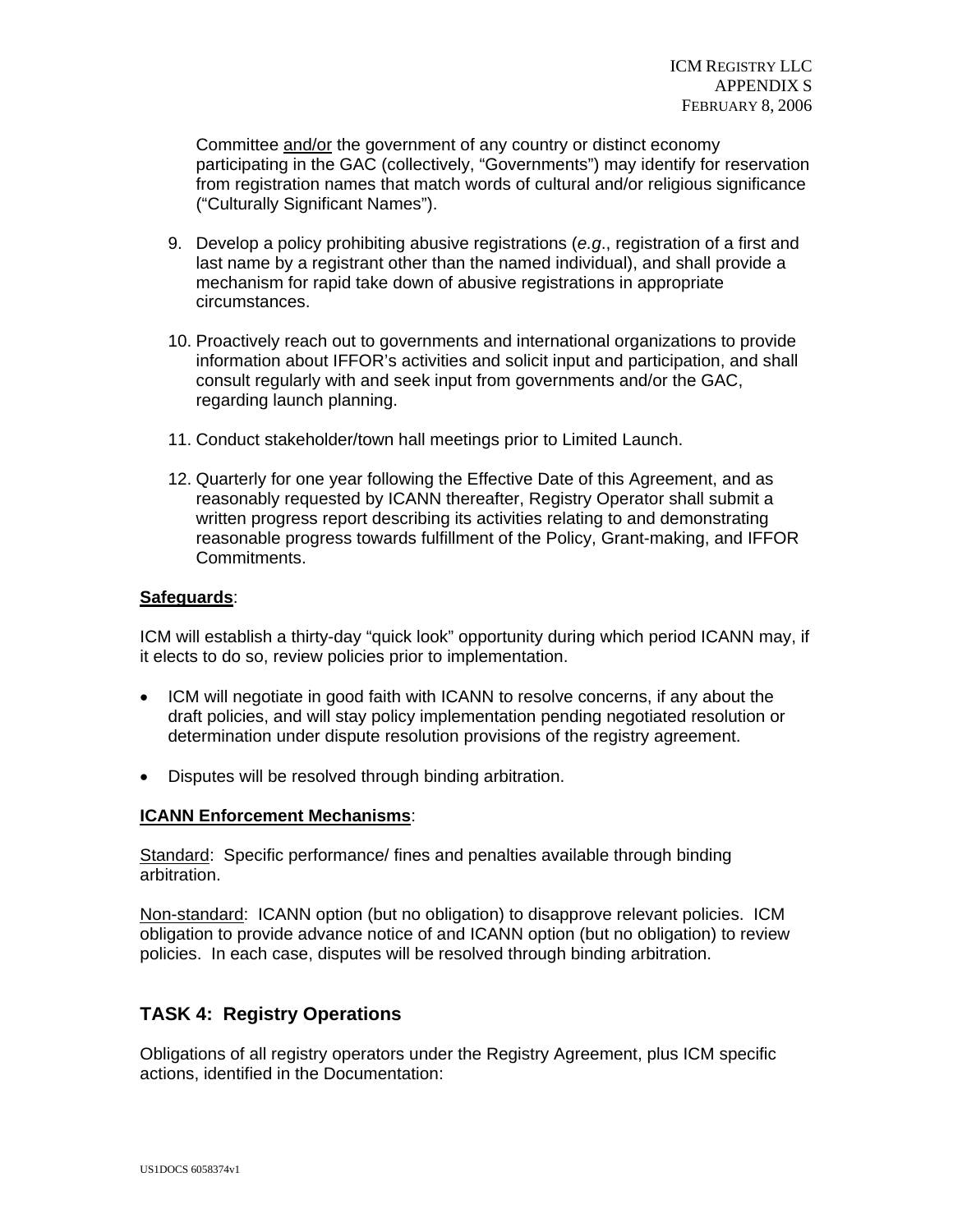- 1. Registry Operator will
	- a. Contract with back-end provider
	- b. Work with the designated back-end registry provider to provide the backend Registry system and services related to providing and maintaining the system (e.g., registrar help desk and billing). The system will integrate with databases that record and manage the authentication data.
	- c. Work with the designated back end provider will conduct comprehensive testing of the registry system and registration procedures (including the interfaces with Registrars and the Authentication Services provider(s)).
		- i. This testing will occur in cooperation with a select group of ICANN accredited registrars (the "Testbed Registrars") with in put from sTLD Community members as appropriate.
		- ii. The goal of OT&E testing is the confirmation that all entities involved in the registration process are prepared for the commencement of full operations and that escalation, support and reporting processes are in place and ready
	- d. Ensure that the processes and procedures for registrars and registrants are clearly established and published in time to meet the published schedules in the Start Up Plan.
	- e. Select and integrate Registrars, in accordance with Appendix S, Part 5
	- f. Operate mechanisms for pre-reservation, STOP, CEDRP, reserved names, and mechanisms related to abusive registrations, geographic designators, culturally sensitive names.
	- g. Conduct the Limited Launch, accepting registrations through ICANN accredited registrars only from members of the Community who have already been pre-authenticated.
	- h. During the General Registration phase, registrations will be accepted through ICANN accredited registrars from prospective registrants who may or may not have already been authenticated as members of the Community. For those who have not been pre-authenticated, the requested domains will be placed on registry hold and will not resolve until the registrant has been successfully authenticated. In the event that a prospective registrant cannot be verified as a member of the community, the registration will not be completed and the name will be reallocated.
	- i. Operate the registry going forward in accordance with the provisions of the Registry Agreement
- 2. Compliance and Enforcement. Registry Operator will: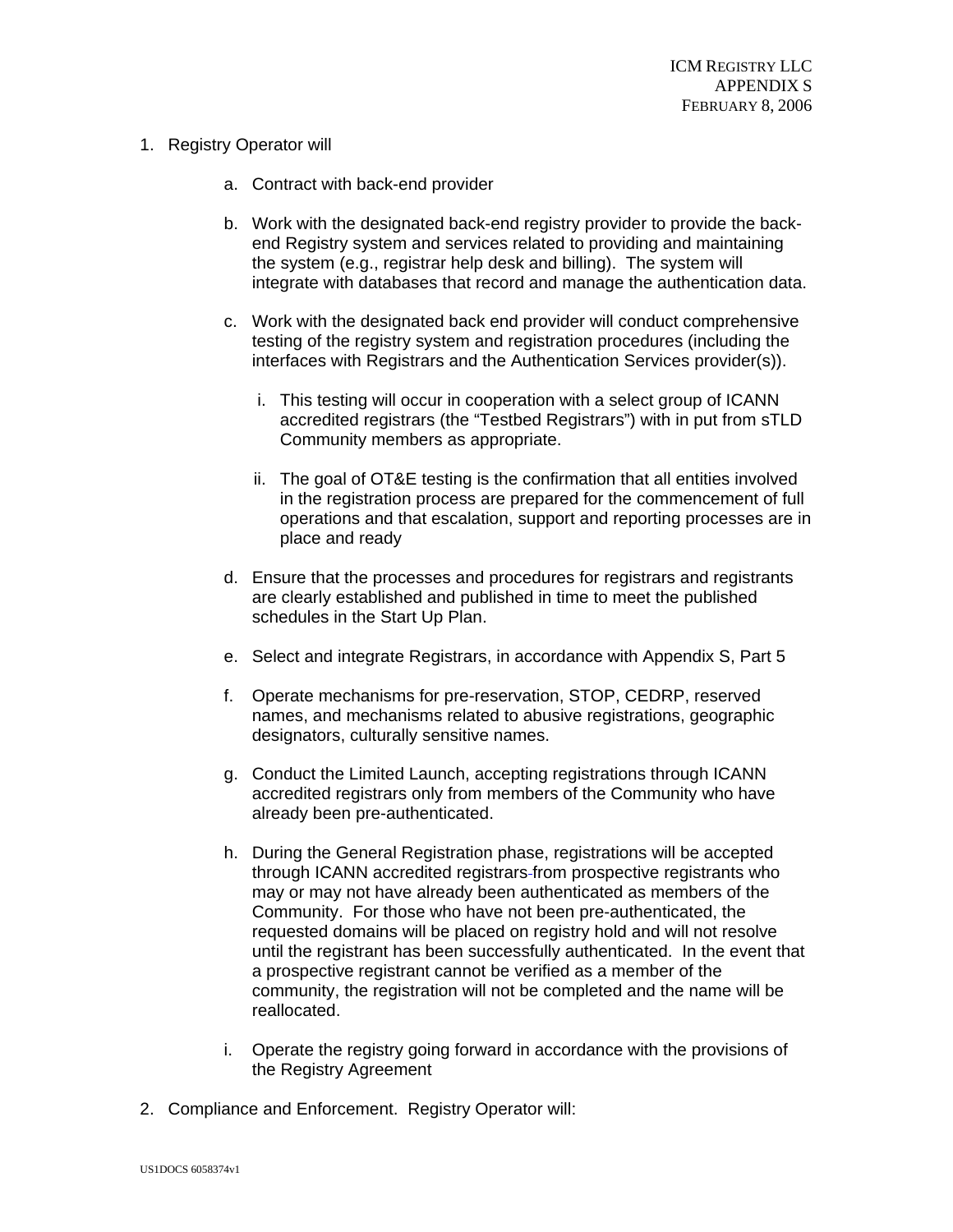- a. Develop and create mechanisms to enforce registrant compliance with registry policies.
- b. Provide for automated tools to monitor proactively registrant compliance with registry policies related to labeling and the prohibition of child pornography, and mechanisms for user reporting of registrant noncompliance with registry policy
- c. Create mechanisms for user reporting of non compliance with registry policies, including the development, posting, and enforcement of procedures for curing non-compliance and penalties, including cancellation of registration, for failure to cure.
- d. Name a compliance officer to receive and respond to reports of noncompliance, and to administer the procedures for curing non-compliance and penalties, including cancellation of registration, for failure to cure.
- e. Name an ombudsperson to receive and respond to complaints and/or concerns about Registry Operator, including concerns about enforcement of registry policies and handling of complaints related to registrant noncompliance. The ombudsperson must be an experienced provider of such services, possessing such training and credentials as are recommended from time to time by the International Ombudsman Association, and must adhere to the Code of Ethics and Standards of Practice promulgated from time to time by the International Ombudsman Association.

## **Safeguards**:

Registry Operator will enter into monitoring and oversight arrangements with adequately funded and staffed independent associations within 120 days of approval of the Registry Agreement to be responsible for oversight ICM's compliance with its obligations to prohibit child pornography and require labeling.

The appointment (and any replacement) of such monitoring and oversight associations will be subject to the right for ICANN to disapprove a selection, in its reasonable discretion.

## **ICANN Enforcement Mechanisms**:

Standard: Specific performance/ fines and penalties available through binding arbitration.

Non-standard: ICANN may disapprove (but has no obligation to approve) service providers. Disputes regarding the appointment of such service providers will be resolved through binding arbitration, based on the reasonableness of ICANN's objections, if any.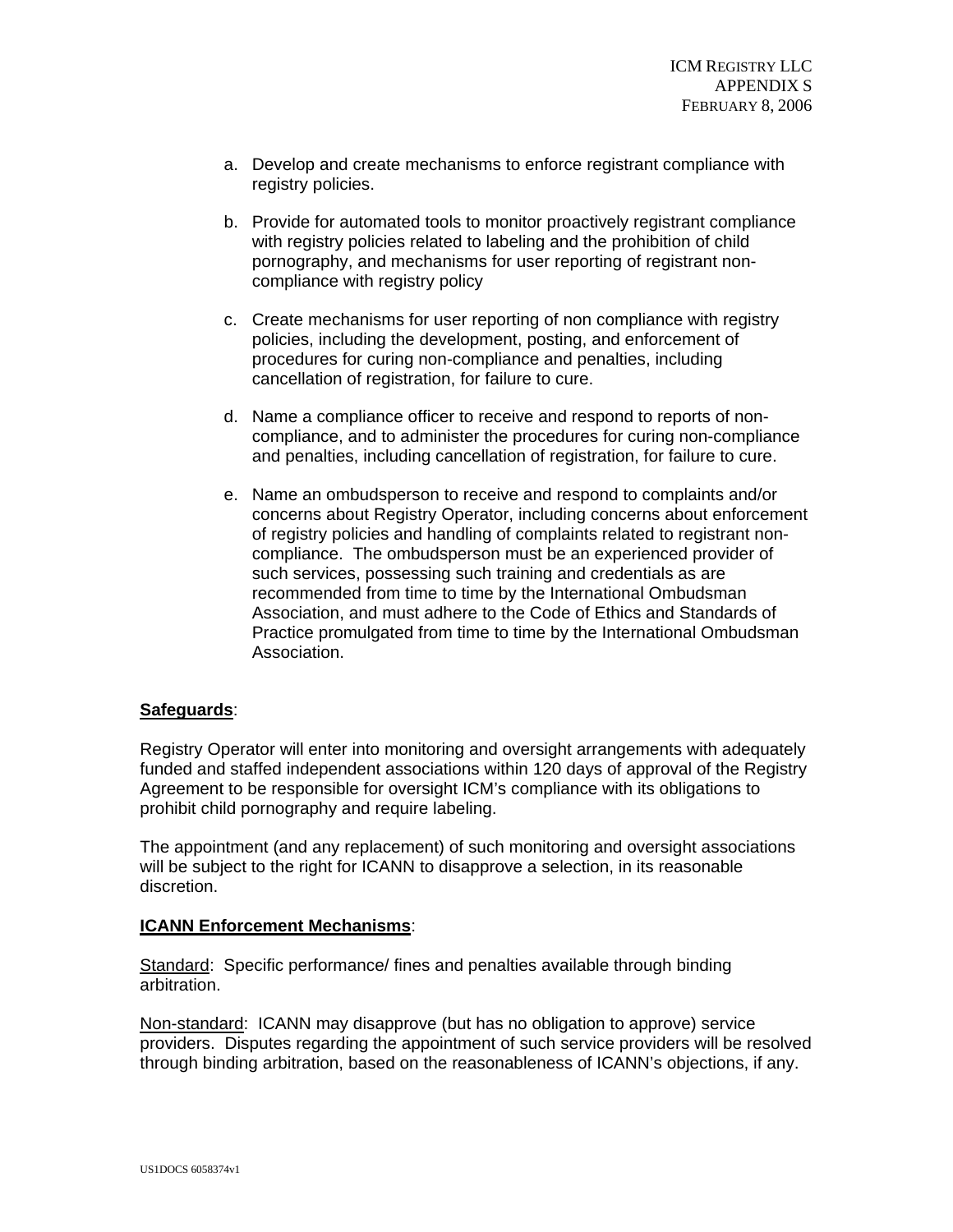# **TASK 5: IFFOR Policy Development**

Registry Operator shall cause IFFOR to:

- 1. Publish the IFFOR By-Laws on a publicly accessible website.
- 2. Name CEO and replacement IFFOR Board, in compliance with the geographic diversity included in IFFOR's By-Laws.
- 3. Create the policy development structure set forth in the IFFOR organization chart
- 4. Establish ethical screens or other mechanisms to ensure IFFOR's independence and to protect it from inappropriate influence.
- 5. Create the grants-making structure set forth in the Documentation.
	- a. Establish the grants committee
	- b. Develop the grants award criteria
	- c. Review and act on grants applications
	- d. Publish regular reports on grants and sponsorship activities.
- 6. Create open and transparent policy development procedures and mechanisms, as set forth in the Documentation, that:
	- a. Include sufficient opportunity for public comment and input from concerned and affected groups, and mechanisms
	- b. Promote well-informed decisions based on expert advice
	- c. Ensure that those entities most affected can assist in the policy development process.
	- d. Support informed participation reflecting the functional, geographic, and cultural diversity of the responsible online adult entertainment community and the broader Internet stakeholders at all levels of policy development and decision-making.
- 7. Proactively reach out to governments and international organizations to provide information about IFFOR's activities and solicit input and participation.
- 8. Develop best business practices, to be considered and implemented by ICM as set forth in the Documentation to:
	- a. Safeguard children online and combat child pornography
	- b. Prohibit misuse of personal information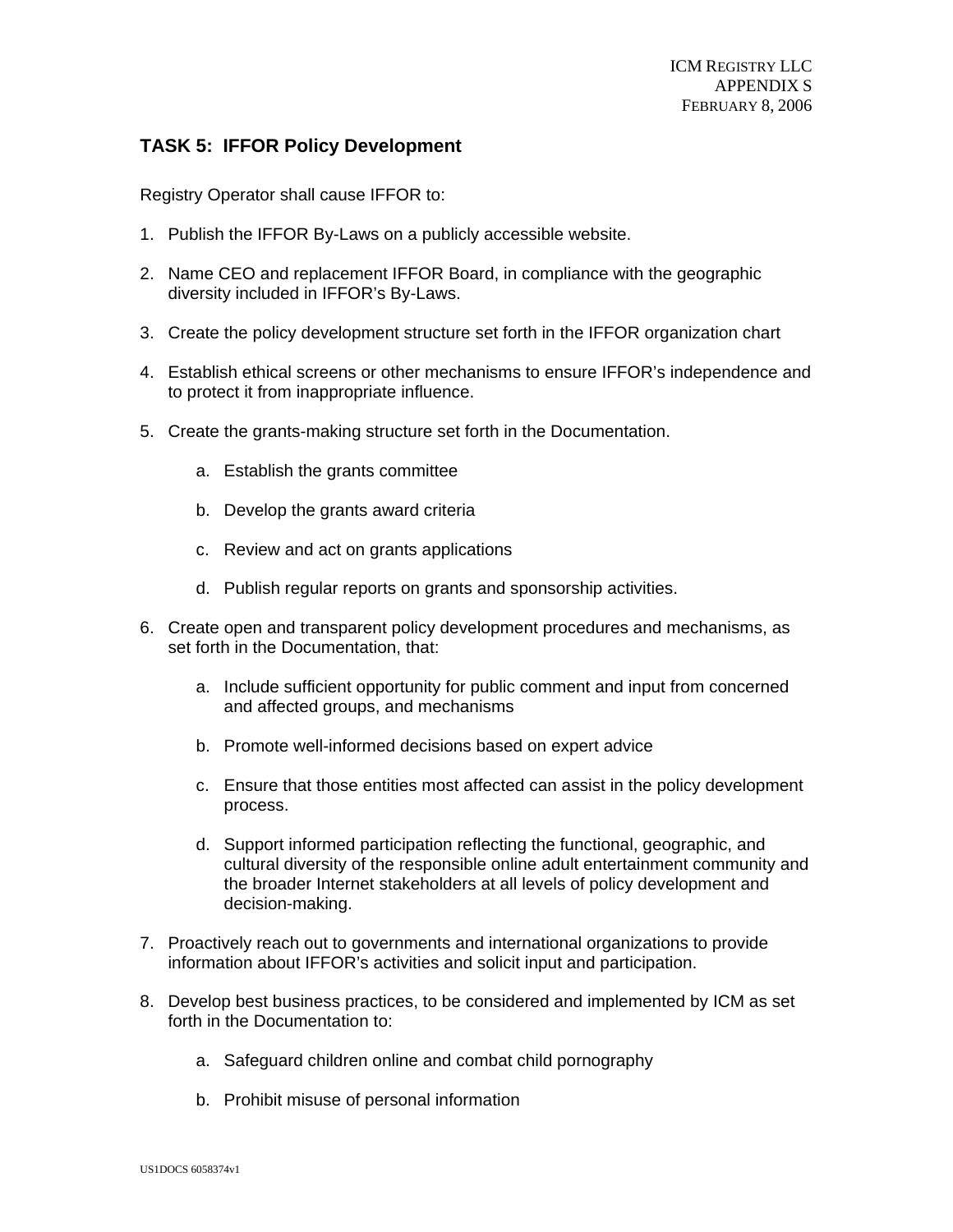- c. Require accurate meta-tagging
- d. Ensure clear and accurate consumer disclosures and prohibit deceptive marketing practices
- e. Protect IP rights
- f. Prohibit use of malicious codes and technologies (i.e. spoofing)
- g. Prohibit fraudulent, anonymous, or unsolicited commercial emails
- h. Prohibit use of malicious redialers, credit card fraud, and/or unauthenticated use of credit cards
- i. Implement innovate approaches to reduce incidence of children exposed to inappropriate online content

**Safeguards**: ICM's obligations under this task are straightforward.

ICM is obligated to:

- Delegate authority to undertake these activities to IFFOR in a manner that ensures IFFOR will create the structures, policies, and procedures called for, while protecting IFFOR's independence.
- Consider and implement IFFOR developed policies in accordance with the Documentation, subject to a thirty-day "quick look" opportunity during which period ICANN may, if it elects to do so, review the policies prior to implementation.
- Fund IFFOR activities in accordance with the Documentation.
- ICM will negotiate in good faith with ICANN to resolve concerns, if any about the draft policies, and will stay policy implementation pending negotiated resolution or determination under dispute resolution provisions of the registry agreement.
- Disputes will be resolved through binding arbitration.

#### **ICANN Enforcement Mechanisms**:

Standard: Specific performance/ fines and penalties available through binding arbitration.

Non-standard: ICANN option (but no obligation) to review and disapprove ICM/IFFOR contract (see above). ICM obligation to provide advance notice of and ICANN option (but no obligation) to review IFFOR developed policies. In each case, disputes will be resolved through binding arbitration.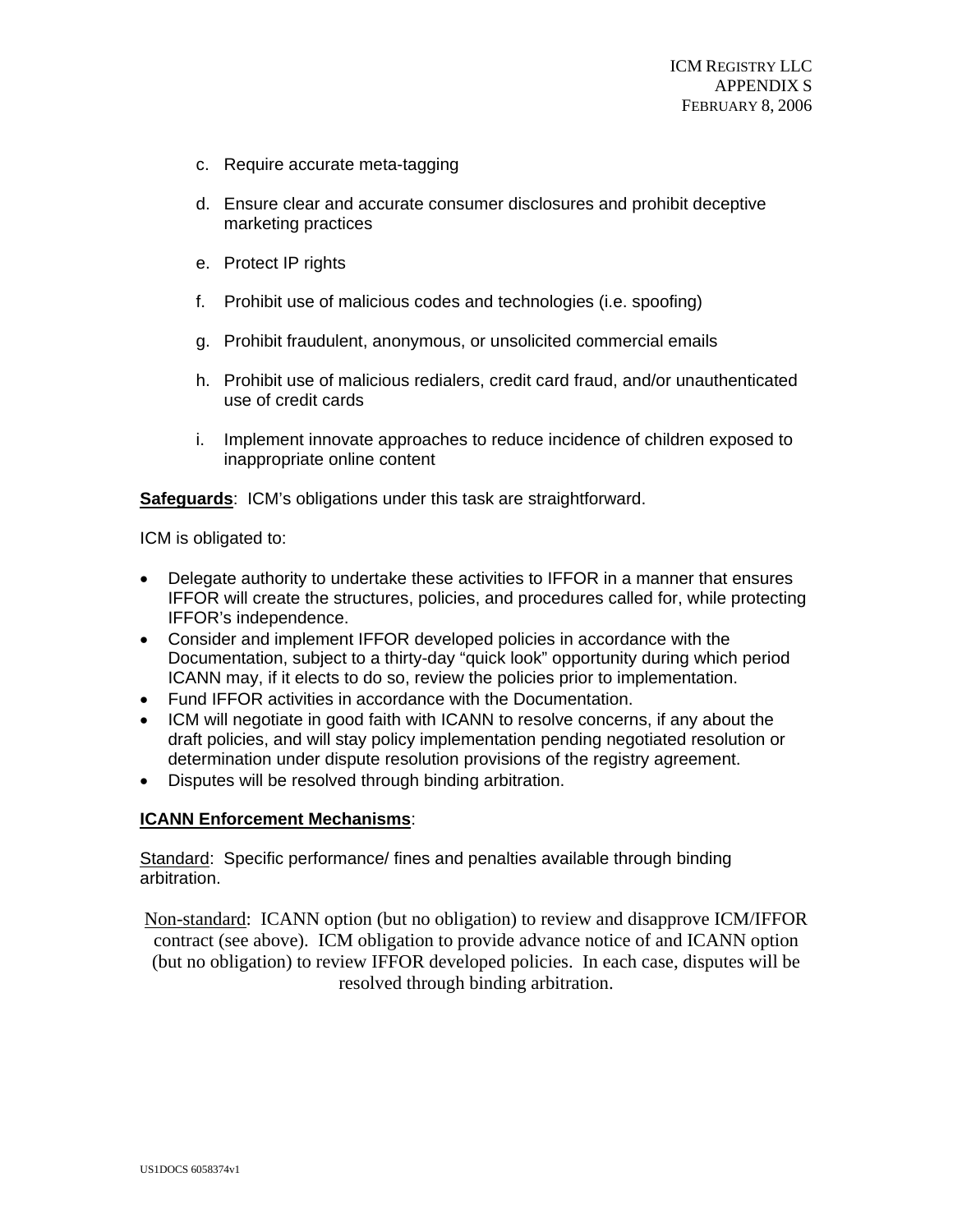# Appendix 1:

# MECHANISMS TO PREVENT, DISCOURAGE, & ADDRESS ABUSIVE REGISTRATIONS

# **The nature of the sTLD inherently reduces the likelihood of abusive registrations**.

Why typo-squat in .xxx? Typo-squatters prey upon common misspellings/typos to lure unsuspecting Internet users to their site.

It's hard to imagine that someone might type .xxx (rather than .com or .org) by mistake. It's also unlikely that someone looking for a well-known brand homepage would look in the .xxx TLD. So, both after the dot (www.whitehouse.com or www.cheerleaders.com), and before the dot (www.microsift.com), there is very little incentive to typo-squat. Nobody looking for Microsoft's home page is going to enter microsift.xxx!

## **In addition, ICM has committed and will be contractually obligated under the Registry Agreement to provide the following additional safeguards:**

1. **The xxx registration process will further limit incentives for engaging in speculative and/or abusive registration practices** commonly associated with TLD's in which abusive registrants use false contact information to evade identification or legal process.

xxx is a sponsored top-level domain, and registration (of resolving names) is limited to verified and authenticated members of the Sponsored Community. All prospective registrants must be verified members of the Community before being permitted to register a name in the sTLD. The verification process will be in operation at least 60 days before Limited-Launch, and will be available thereafter on an ongoing basis. The verification process is designed to establish that a prospective registrant meets the registration criteria.

- a. A variety of automated and manual procedures will be utilized for verification, including pre-authentication by designated Authentication Providers (for example, Representative organizations), or a cross check of registration against information held by designated Authentication Providers.
- b. Eligibility of prospective registrants will be verified prior to the addition of a name to the .xxx zone file:
	- − When a prospective registrant submits a registration request, the Registry will send a unique HTML link to the registrant's email of record.
	- − The registrant must then follow the link, and provide supplementary information that will permit ICM to verify that the registrant is a member of the Community. This process inherently identifies the IP address of the registrant.
	- − If the automatic verification process does not provide verification, the request will be referred to ICM's compliance staff, which will attempt to verify the registrant manually.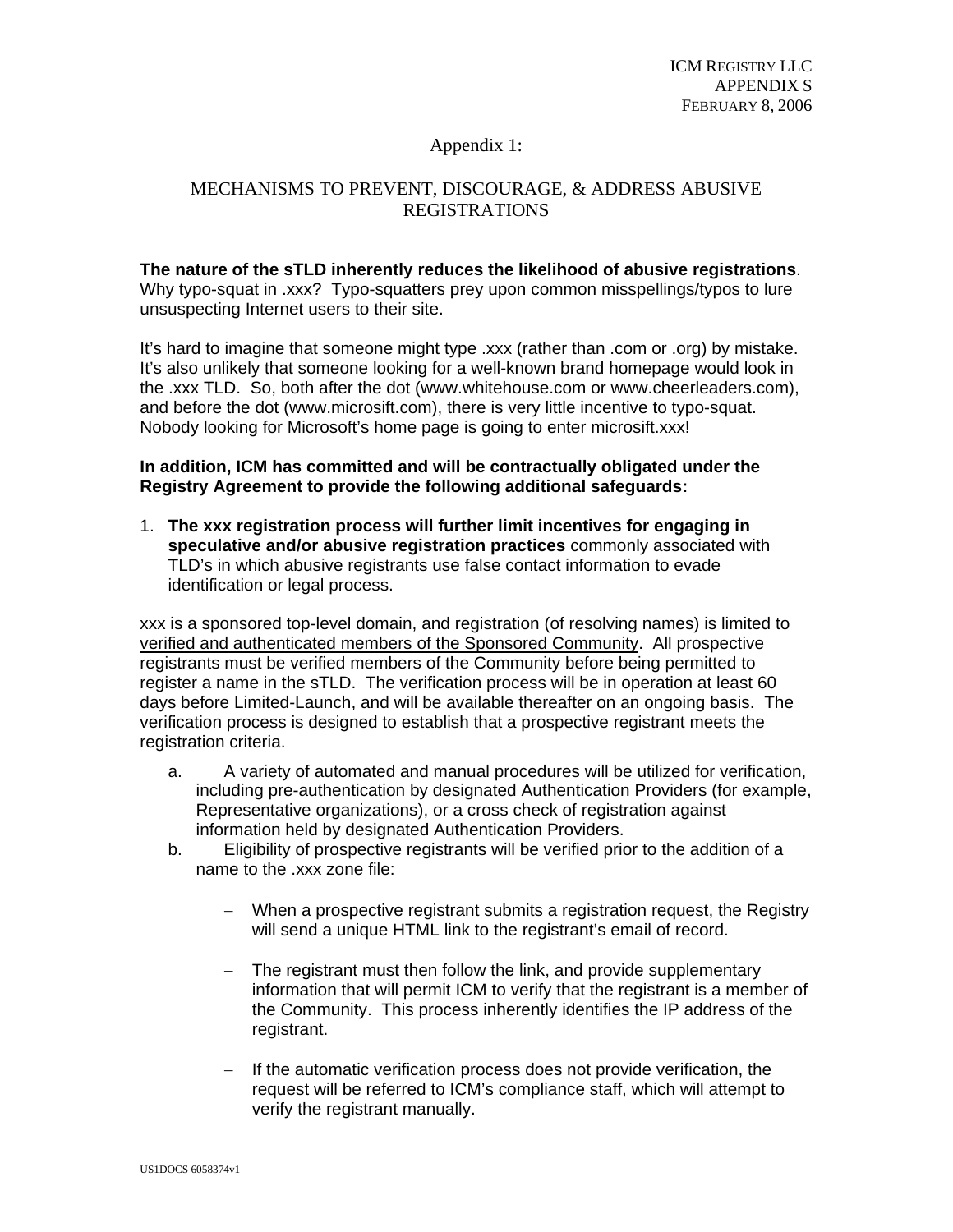- − No name can go live until the registrant has been verified as a member of the community.
- c. ICM will verify contact/WHOIS data for prospective registrants prior to the addition of a name to the .xxx zone file.
- d. ICM will permit registrants to use only pre-approved proxy services, and approvals will be limited to services that have demonstrated responsible and responsive business practices. (ICM welcomes IP community input on standards for proxy services.)
- e. ICM will maintain verified contact data for the actual registrant, as well as for the proxy service.
- f. Prospective registrants must represent and warrant in both the registration agreement and again as part of the WHOIS verification process - that neither the registration of the desired string, nor the manner in which the registration will be used, infringes the legal rights of third parties. This is a material term with respect to charter eligibility.
- 2. **The ICM fee structure is designed to discourage speculative registrations and/or domain sampling.** Typosquatting in the .com TLD relies upon the marginal profitability of accumulating large numbers of domain names relative to the low price of .com registrations and/or "add-grace" free five-day registrations.
	- − A portion of each registration will be non-refundable, to support verification and authentication activities.
	- − At launch, the registration fee for resolving domains will be \$60, in line with other "specialty domain" registrations fees.

All prospective registrants must agree to participate in and abide by any determinations made as part of the ICANN UDRP, and ICM's specialized dispute resolution procedures including the Charter Eligibility Dispute Resolution Procedure (CEDRP).

# **3. ICM has created a number of mechanisms for those who are not part of the Sponsored Community to protection their intellectual property.**

a. **AVAILABLE NOW**: ICM's "Pre-Reservation Service," which has been available since May 2006, facilitates inheritance between namespaces. The service enables existing holders of an identifier who are (a) members of the Sponsored Community and/or (b) trademark holders to reserve - free of charge xxx registrations that correspond to their existing registrations in other ICANN recognized TLDs.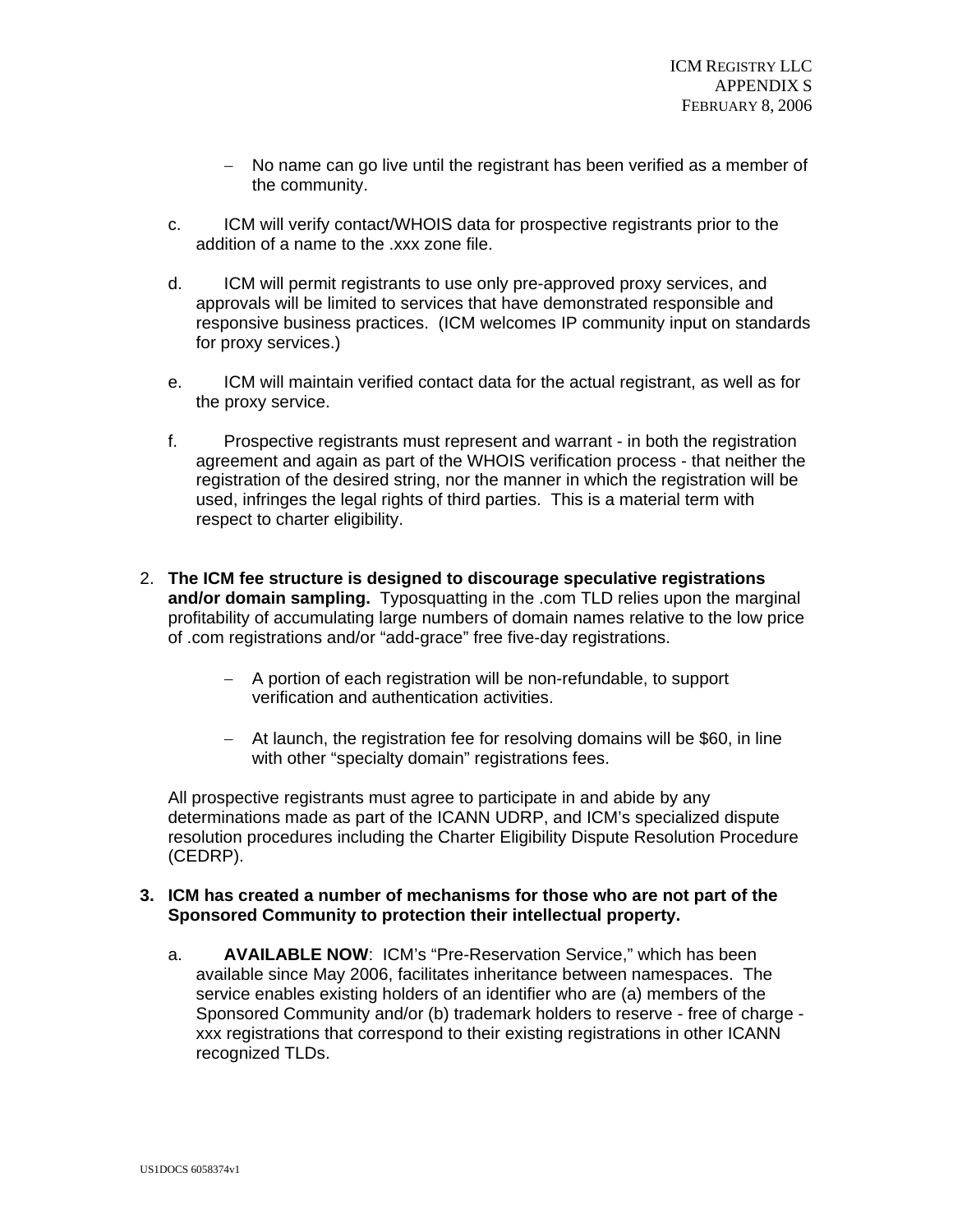- − The reservations will be for resolving (Sponsored Community) and nonresolving (IP holders not members of the Sponsored Community) names, depending upon the nature of the entity submitting the reservation.
- − i.e., registrant of abcdesite.com can prevent registration of abcdesite.xxx by a third party.
- − If registrant of abcdesite.com is not a member of the Sponsored Community, the registration will be non-resolving.
- − A "tie-breaker" mechanism will allocate .xxx names where more than one valid pre-reservation is received (e.g., by different entities holding abcde.com and abcde.net).
- − A special mechanism will be used to resolve conflicts between reservations for (a) resolving and non-resolving strings, and (b) two nonresolving strings. (ICM welcomes IP community input on an appropriate mechanism.)
- − Trademark holders who receive pre-registration rights will be eligible for long-term, deeply discounted registration of the names as non-resolving strings. Fees will be limited to cost recovery, and ICM welcomes suggestions from the trademark community about ways to limit costs (bearing in mind that the back-end registry fee is fixed).
- − Non-resolving registrations cannot be transformed into resolving registrations.
- − In the event a non-resolving registration lapses, ICM will notify others who submitted pre-reservations, who will be permitted to register the nonresolving string on long term, deeply discounted rates.
- b. **AVAILABLE PRE-LAUNCH**. Start Up Trademark Opposition Proceeding (STOP). Intellectual Property ('IP') holders will have an extended period in which they can make an IP Claim prior to the Limited-launch of .xxx names. Once registrations begin, if a registrant attempts to register a name that has an IP claim against it, the prospective registrant will be notified of the existence of IP Claim(s) and the identity of the claimant(s) before the registration is confirmed and once registration is confirmed, the IP Claimant(s) will be notified the name has been registered. The IP claimant may challenge the registrant's rights to the name within a set timescale, during which time the challenged name will be designated not to resolve. Likewise, the domain holder may also initiate a dispute resolution process to challenge the IP claim(s) and obtain a resolving name. If a proceeding is initiated during the allotted time the challenged name will continue not to resolve until the dispute resolution provider makes a decision. In order to further discourage bad faith registrations and frivolous IP claims, in the event that a proceeding is initiated, the parties will each be required to submit 50% of the dispute resolution fee in advance, pending the decision. Failure to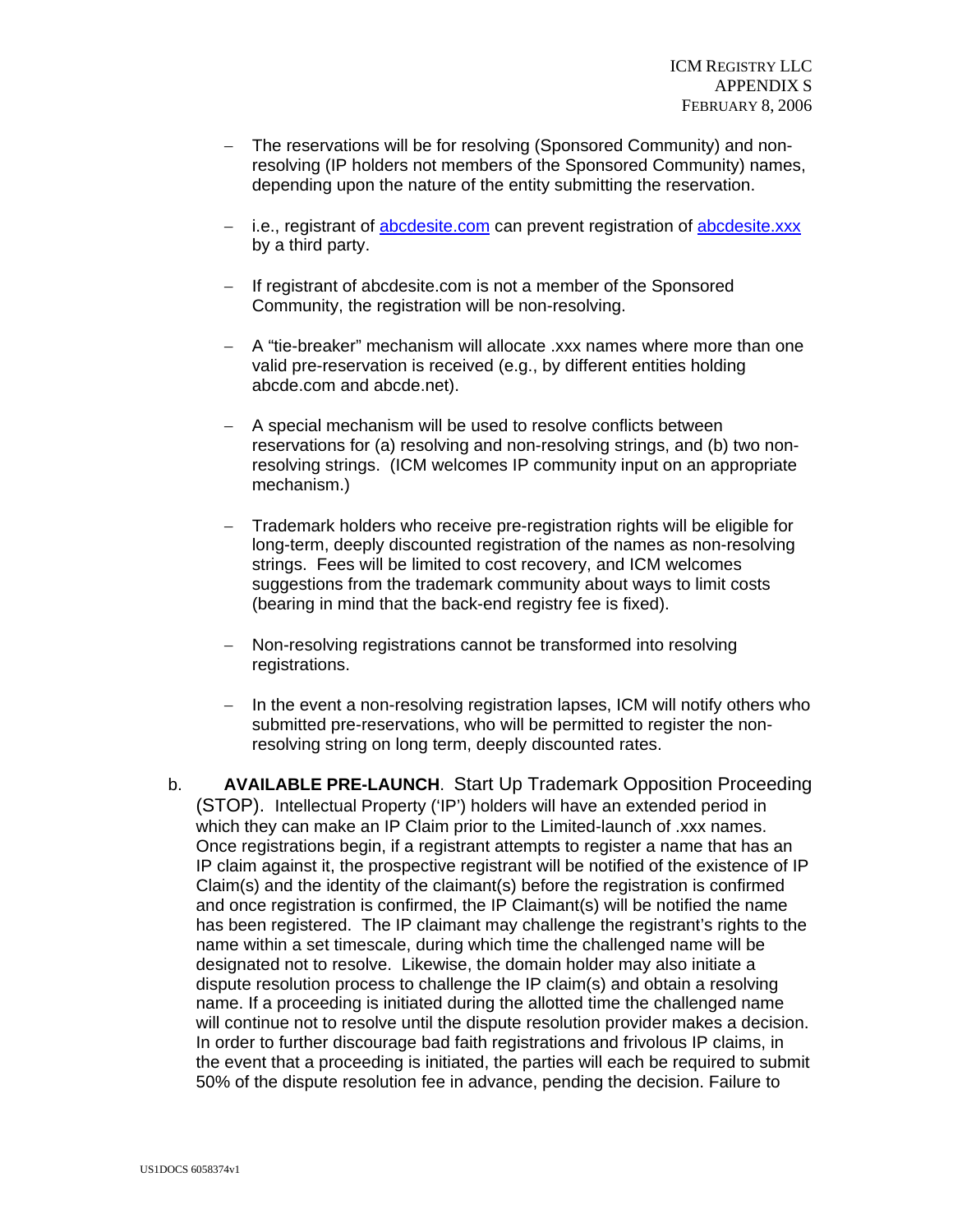respond by the non-initiating party would result in default judgment for the initiating party.

- − Following contract approval by the ICANN Board, ICM will permit individuals and entities to files a "STOP," indicating that they intend to oppose registration of the flagged string by a third party.
- − In the event that another party attempts to register that string, the prospective registrant will be notified that:
- − One (or more) STOP(s) have been placed on the string.
- − Should they elect to proceed with registration, they must provide a nonrefundable deposit.
- − The string will be registered to them on a non-resolving basis for 180 days, unless the STOP claim is decided or otherwise resolved. The STOPs will be handled sequentially, and these holding periods must be satisfied with respect to all STOPs that have been filed.
- − If the registrant elects to proceed, ICM will:
- − Notify the STOP holder(s)
- − Provide verified contact information for the registrant to the first STOP holder.
- − Maintain the registration as a "non-resolving" registration for 180 days (or longer, if more than one STOP is filed), unless the STOP claim is decided or otherwise resolved.
- − If the challenger (entity that filed a STOP) prevails, the challenger will be permitted to register the string (on a resolving/non-resolving basis, as appropriate, and under the long-term, discounted fee structure).
- − If the individual or entity that filed the first STOP elects not to proceed, ICM will contact the next in line and the process will be repeated until all STOPs have been addressed.
- c. **AVAILABLE CONTINUOUSLY AFTER LAUNCH**. When general registrations commence, Registry Operator will begin accepting applications on a first come first served basis through ICANN accredited registrars from nonmembers of the Community to register non-resolving names that protect their Intellectual Property Rights. There will be strict guidelines governing these "non– resolving names" and any potential future changes to their status to discourage abuse of non-resolving names for purposes of speculation**.** Non-resolving names corresponding to trade or service marks held by community members will be subject to challenge under ordinary domain dispute procedures,ICM will provide an administration dispute resolution service - the "Charter Eligibility Dispute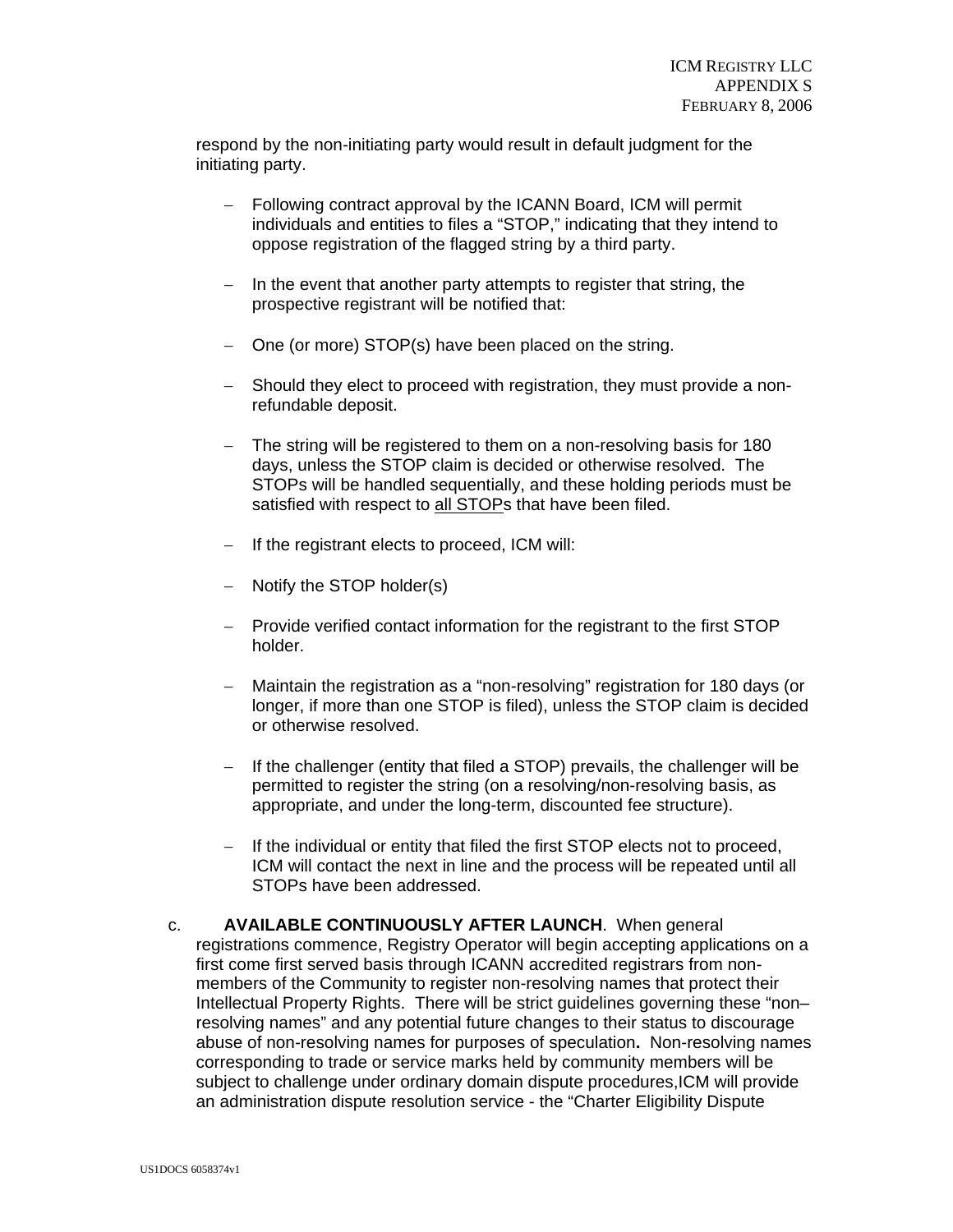Resolution Process" (CEDRP) to combat abusive registrations, which will remain in effect after the initial launch.

The CEDRP will be available to challenge any resolving registration to an entity that is not qualified to register a resolving name in the .xxx TLD.

## **4. Abusive Registrations.**

"Abusive registrations" are not limited to intellectual property claims, and the .xxx sTLD may raise special concerns about strings that cannot be automatically catalogued, but in which common-law trademark claims, personal names, cultural or religious terms, may give rise to a legitimate concern. Accordingly, ICM believes that any policy that mechanically defines "abusive" is likely to be under-inclusive. Additionally, ICM is well aware that some parties, in anticipation of, and for the purpose of manipulating mechanical "sunrise" procedures, have made bulk filings in various legal jurisdictions to acquire "IP rights."

- − ICM will, therefore, make non-resolving name registrations available to any party without such party having to satisfy arbitrary formal requirements. Such names will not be transferable and cannot be transformed into a resolving name. ICM will provide a mechanism whereby those who have sought, but not obtained, non-resolving registrations will be notified in the event a non-resolving registration lapses, so that they may, if they so elect register the non-resolving string on long term, deeply discounted rates.
- − ICM will draw on domain name registry best practices to create or acquire the rights to use an initial Country and Geographic Designators Reserved List, which shall be posted no less than sixty (60) days prior to the TLD's Limited Launch date.
- − Cultural/Religious Names. ICM will provide a mechanism whereby, during a specified period of no less than sixty (60) days prior to the TLD's Limited Launch date (as defined in the Start-Up Plan), Icon's Government Advisory Committee and/or the government of any country or distinct economy participating in the GAS (collectively, "Governments") may identify for reservation from registration names that match words of cultural and/or religious significance ("Culturally Significant Names").

## **5. Rapid Takedown**

Analysis of UDRP disputes indicates that the majority of UDRP cases involve obvious variants of well-known trademarks. ICM Registry does not believe that the clearest cases of abusive domain registration require the expense and time involved in traditional UDRP filings. Accordingly, ICM Registry will institute a rapid takedown procedure in which a response team of independent experts (qualified UDRP panelists) will be retained to make determinations within 48 hours of receipt of a short and simple statement of a claim involving a well-known or otherwise inherently distinctive mark and a domain name for which no conceivable good faith basis exists.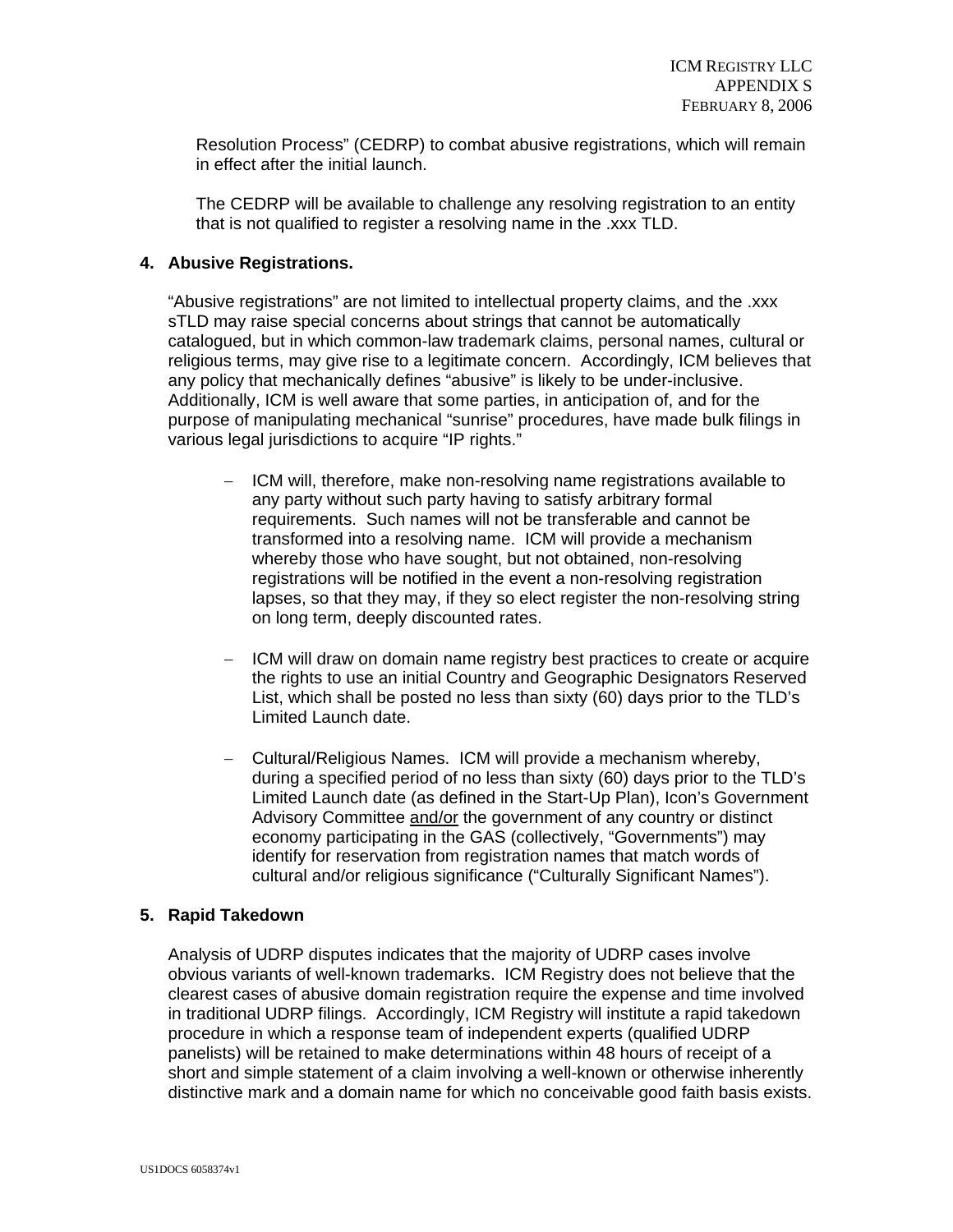Such determinations will result in an immediate termination of resolution of the domain name, but will not prejudice either party's election to pursue another dispute mechanism. The claim requirements will be modeled after the Digital Millennium Copyright Act. (ICM welcomes IP community input on this procedure.)

# **6. Registrant Disqualification**

Abusive domain registration has historically attracted a small number of individuals and organizations that engage in high volume registrations, driven by the marginal profitability of individual abusive registrations. In addition to the economic disincentive for high volume registration of any kind, registrants found to have repeatedly engaged in abusive registration, their agents, or parties determined to be acting in concert therewith, shall be disqualified from maintaining any registrations in the .xxx TLD or making future registrations in the .xxx TLD. Registrant disqualification provides an additional disincentive for qualified registrants to maintain abusive registrations in addition to any otherwise non-abusive registrations, and repeated abusive registration shall result in loss of all registrations in the .xxx TLD.

# **7. WIPO II.**

The ICM Registry Agreement obligates ICM Registry to adopt WIPO-2 recommendations.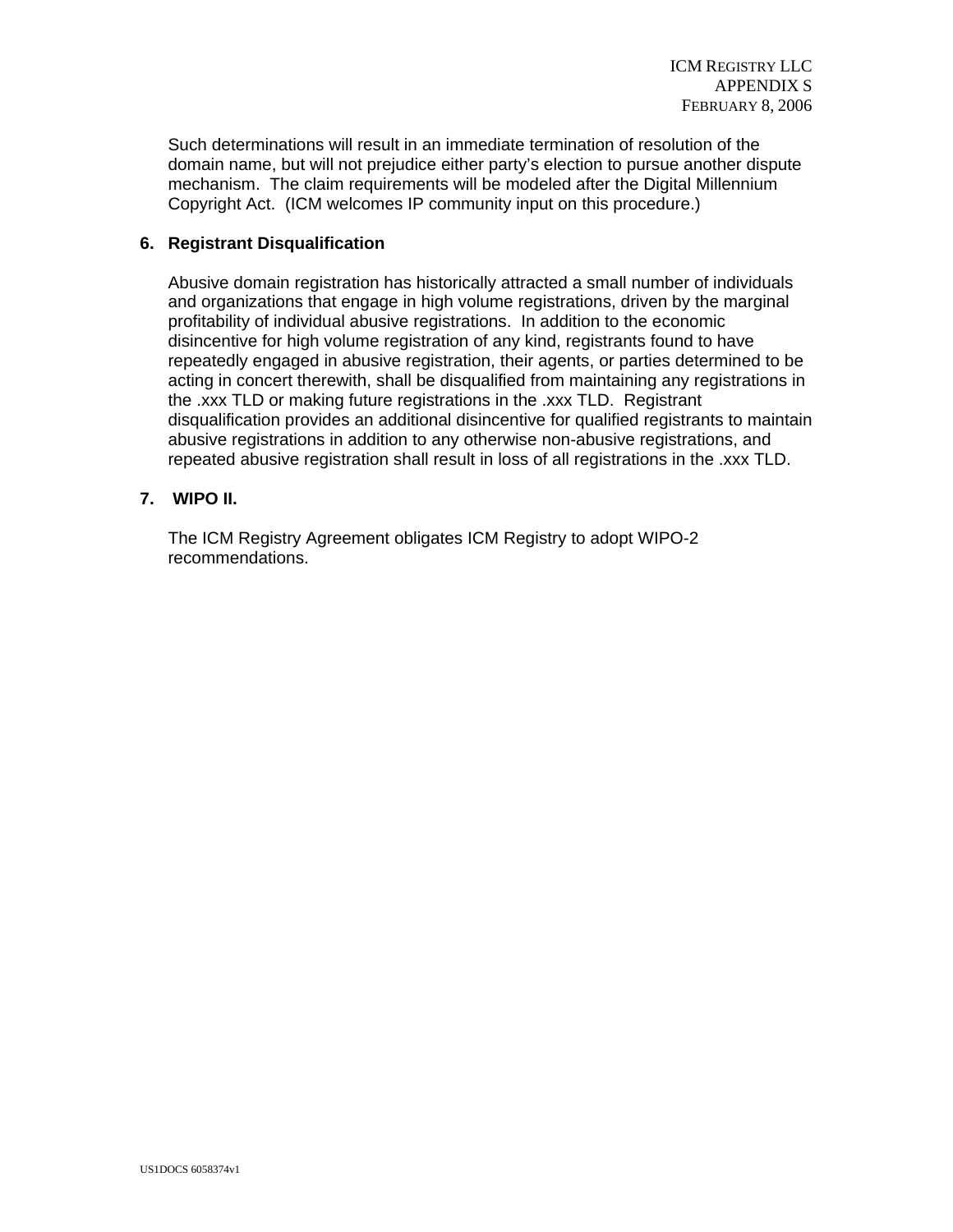# **Attatchment 1**

.xxx Product List

 $T =$  Timeline. Launch, 1st year,  $2<sup>nd</sup>$  year,  $3<sup>rd</sup>$  year, etc.

F/S = Domain Feature or Domain Service. Feature means optional new function for existing product with no price change at registry level, Service is an add-on to Domain that that includes additional fee.

RGP = Redemption Grace Period. Service to delay availability of a domain for reassignment after its expiry

| Product                                                        | <b>Description</b>                                                                                                                                                                                                                                                                       |   | F/S           | <b>Target Market</b>                                        |
|----------------------------------------------------------------|------------------------------------------------------------------------------------------------------------------------------------------------------------------------------------------------------------------------------------------------------------------------------------------|---|---------------|-------------------------------------------------------------|
| <b>Pre Launch Product</b>                                      | <b>Industry Reservation Service</b>                                                                                                                                                                                                                                                      |   | S(no)<br>fee) | <b>Existing operators</b><br>of adult<br>entertainment site |
| <b>Launch Product</b>                                          |                                                                                                                                                                                                                                                                                          |   |               |                                                             |
| <b>Start Up Trademark</b><br><b>Opposition Procedure</b>       | Claims can be filed that serve to give<br>Intellectual Property Claimants the ability<br>during Start up to notify a potential registrant of<br>the existence of a claim and to prevent the<br>name from resolving for a fixed period whilst<br>any challenge to the registrant is made. |   | S             | Intellectual prope<br>owners worldwide                      |
| <b>Authentication</b>                                          | Potential registrants are authenticated as<br>members of the community by a variety of<br>means including, but not limited to, third party<br><b>Authentication Providers</b>                                                                                                            |   | S             | Members of<br>Community                                     |
| <b>General SLD w/UDRP,</b><br><b>RGP</b><br>(ex. somename.xxx) | Second level domain sold via accredited<br>registrars that are not already sold or reserved<br>by the registry. Sold on a first-come, first-<br>served basis, or otherwise in accordance with<br>the Start Up Plan, with ICANN UDRP for<br>dispute resolution.                           | L | - F           | Members of<br>Community                                     |
| <b>Redemption Grace</b><br><b>Period</b>                       | Redemption Grace Period (RGP) Service -<br>restored domain pursuant to the Redemption<br>Grace Period Policy (checked for ICANN<br>policy)                                                                                                                                               |   | S             |                                                             |
| <b>Premium Generic</b><br>Names-<br>(ex. Toys.xxx))            | High-value names sold by registry at auction or<br>otherwise in accordance with the Start Up Plan.<br>Payment either via one time fee with renewals<br>as per General SLD or via multi year payment<br>schedule. Registrant must have credible new                                       |   | S             | Members of<br>Community                                     |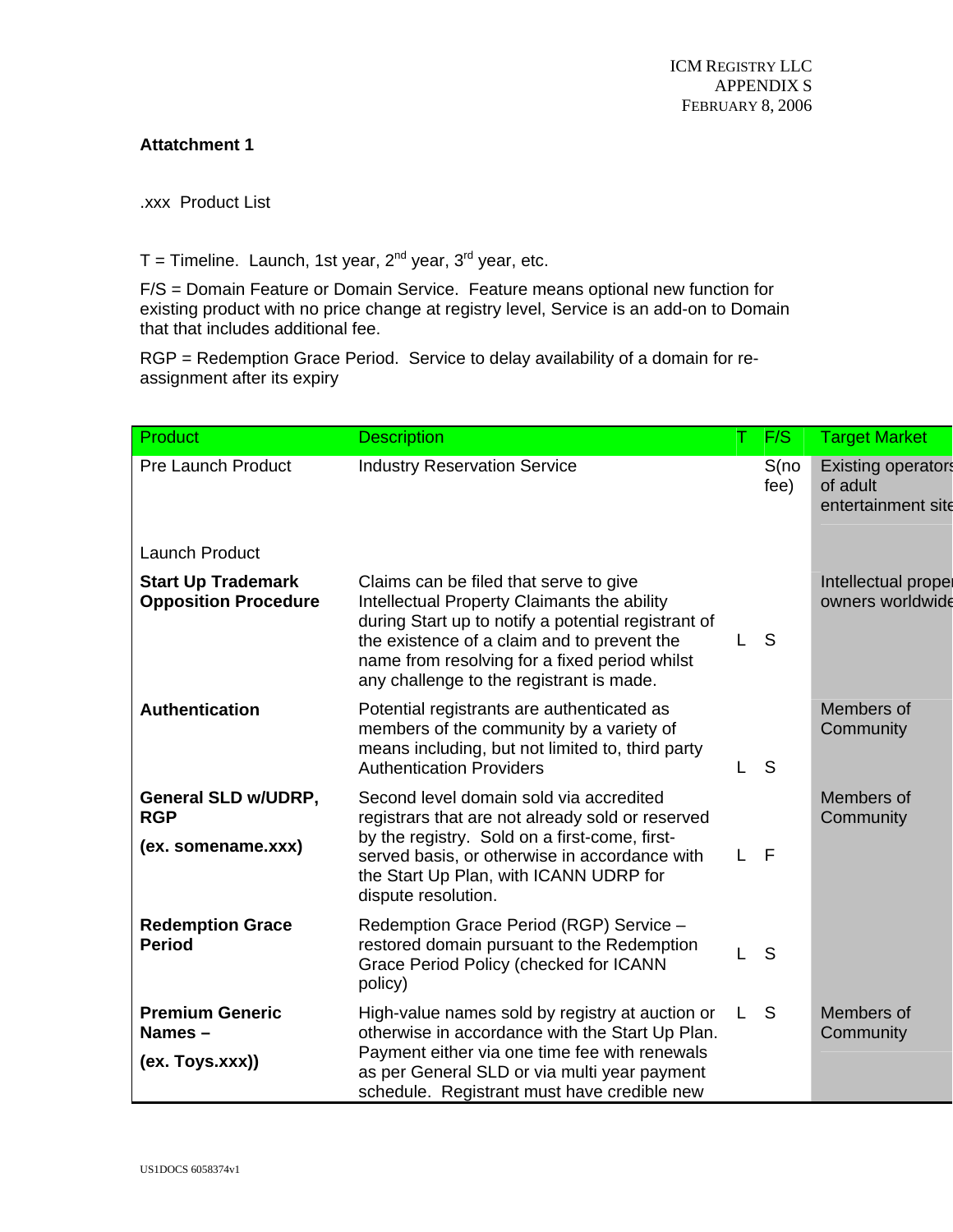|                                                            | or existing business in domain description.                                                                                                                                                                                                                                                                                        |             |    |                                                                                                     |
|------------------------------------------------------------|------------------------------------------------------------------------------------------------------------------------------------------------------------------------------------------------------------------------------------------------------------------------------------------------------------------------------------|-------------|----|-----------------------------------------------------------------------------------------------------|
| xxxProxy                                                   | A service via Authorized Proxy Agents. When<br>a registrant opts for this service the actual<br>verified identity of the registrant will also be<br>stored in the registry Authentication Database.<br>Subject to compliance with ICANN consensus<br>policies related to Whois data and privacy.                                   | L           | -S | Community<br>Registrants                                                                            |
| <b>IP Protect</b>                                          | Second level domains registered to Intellectual<br>Property owners who are not members of the<br>community, marked not to resolve. Renewal<br>after initial term via General SLD process.<br>Subject to strict conditions regarding transfer.                                                                                      | L           | S  | <b>World Wide Non-</b><br>members of<br>Community with<br>Intellectual<br><b>Property interests</b> |
| <b>Bulk Whois</b>                                          | Whois requests greater than 50/day.                                                                                                                                                                                                                                                                                                | L           | S  | Internet domains                                                                                    |
|                                                            |                                                                                                                                                                                                                                                                                                                                    |             |    |                                                                                                     |
| <b>Future Products</b>                                     |                                                                                                                                                                                                                                                                                                                                    |             |    |                                                                                                     |
| <b>Rapid Takedown</b>                                      | A mechanism for rapidly changing an active<br>domain to non resolving status in the clearest<br>of cases of trade- or service-mark abuse, OR<br><b>ABUSIVE REGISTRATIONS SUCH AS THE</b><br>UNAUTHORIZED REGISTRATION OF PERSONAL<br>NAMES, to be adjudicated by an Approved Third<br>Party Adjudicator pending a full UDRP filing | $\mathbf 1$ | S  | <b>Worldwide Trade</b><br><b>Service Mark</b><br>holders                                            |
| <b>Third level domains</b><br>w/RGP                        | Third level domain sold on choice SLDs via<br>accredited registrars that are not already sold                                                                                                                                                                                                                                      | 1           | S  | Community<br>members                                                                                |
| (ex. title.movie.xxx)                                      | or reserved by the registry. Registered on first-<br>come, first-served basis.                                                                                                                                                                                                                                                     |             |    |                                                                                                     |
| <b>Multi-Lingual Domain</b><br><b>Registration Service</b> | Multi-lingual registration service, offered<br>through ICANN-Accredited Registrars, allowing<br>registrants to register domain names in their<br>native languages. This service will be<br>introduced consistent with ICANN's IDN<br>Guidelines. <http: general="" idn-<br="" www.icann.org="">guidelines-20jun03.htm&gt;.</http:> | 1           | F  | International<br>members of the<br>Community                                                        |
| .xxxlock                                                   | Registry Operator recognizes the registrants'<br>need to safeguard their data. The xxxLock<br>service intends to provide registrants with the<br>ability to prevent modifications, transfers, or                                                                                                                                   |             |    | Existing<br>Registrants                                                                             |